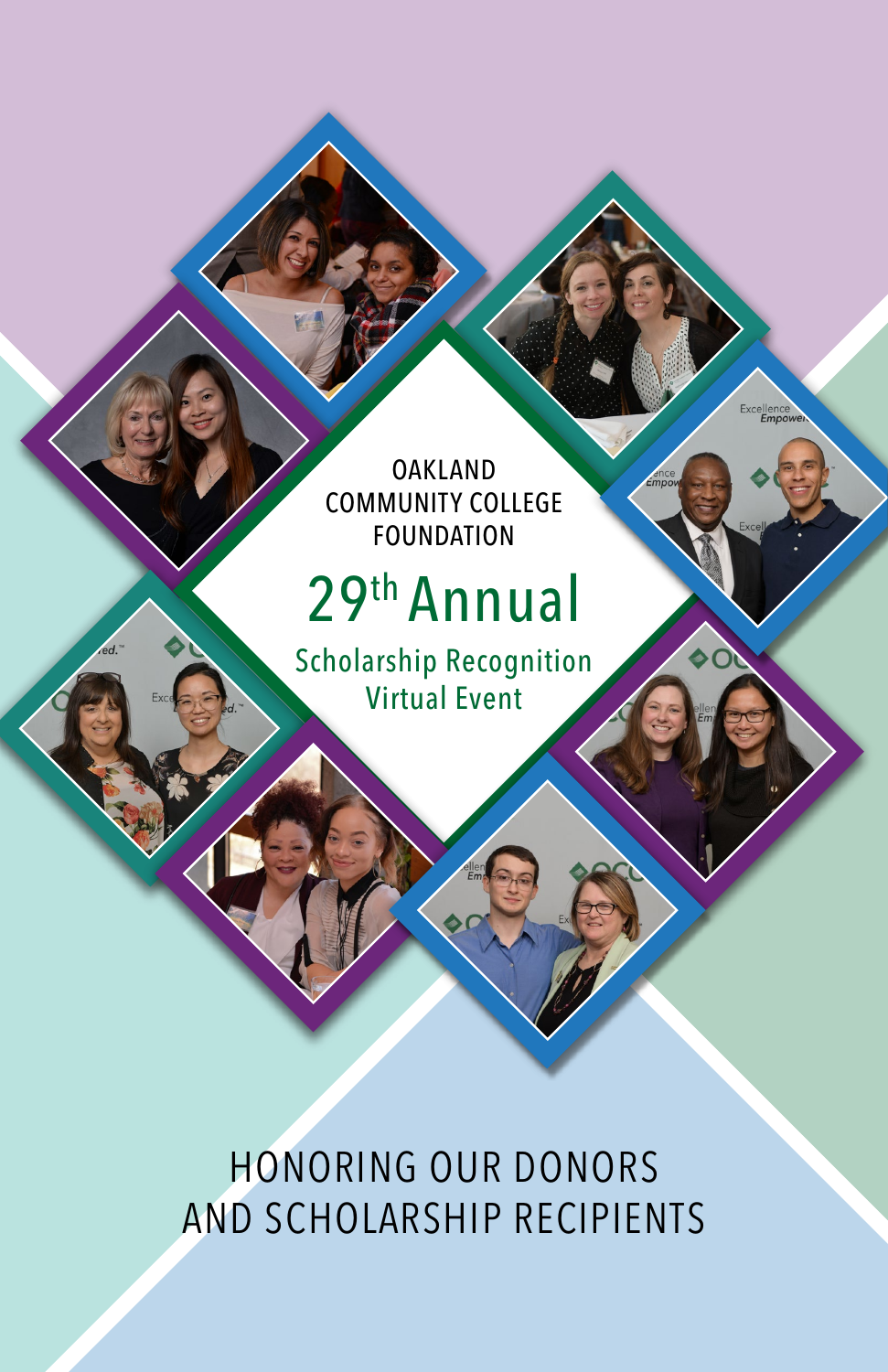# **CONTENTS**

# **GREETINGS**

Richard Berkfield, *Chair, Foundation Board*

# **SCHOLARSHIP DONORS & RECIPIENTS**

Summer 2020, Fall 2020 & Winter 2021

The 2021 Scholarship Recognition Virtual Event will be taped and available for future viewing. The link will be emailed after the event.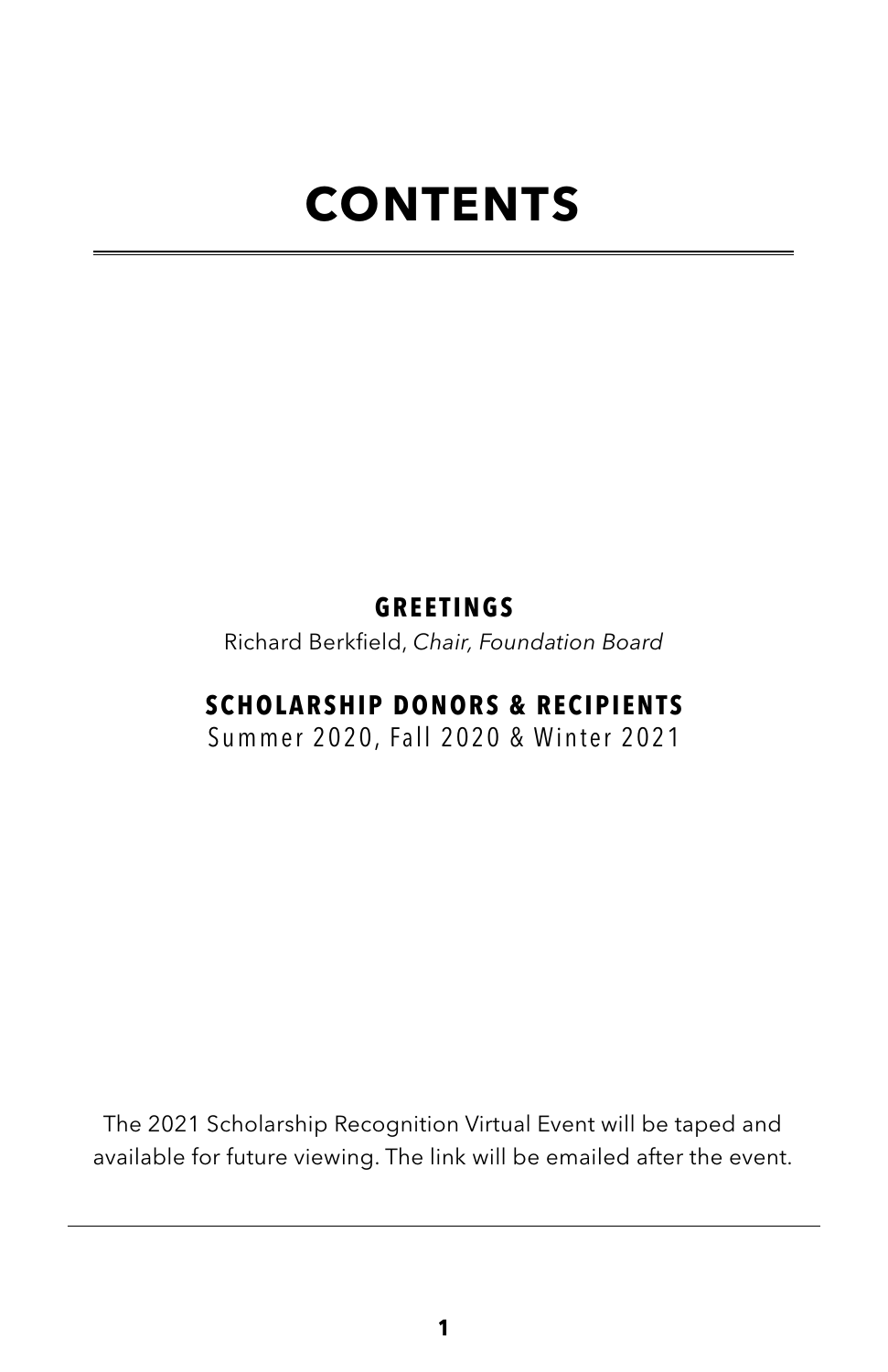# *A Message from the OCC Foundation Chair*

The disruptions of the past year have knocked our lives off of their normal course. In spite of this, we continue to adapt to the challenges of our changing world.

Students continue to complete classes, earn credits toward their degrees, and stay focused on their goals. Many of them continue to need a helping hand along the way, and the Foundation and



College continue to provide it. You and our dedicated scholarship donors and sponsors continue to supply the means to make that help possible.

So far this academic year, the Foundation has awarded more than 580 scholarships. These students will graduate as machinists, chefs, healthcare professionals, paralegals and much more. They will continue to enrich the community with the knowledge and experiences they gained at OCC for years to come. Those experiences include your support of their aspirations, and how it empowered them to continue through a global pandemic. The impact of a scholarship goes well beyond the individual who received it and the semester when it was awarded. Your act of generosity ripples out through family, friends and further, and continues in future acts of generosity from our grateful recipients.

Even though we cannot gather this year for a meal and conversation to show our gratitude, we continue to appreciate you and value your commitment. With your help, we will continue to provide needed assistance and encourage students to further their education and achieve their goals. As Foundation Board Chairperson and a scholarship donor, I too am continuing to support education for our students, ensuring a bright future for scholarship recipients and our whole community.

In the pages of this program booklet, you will find our active scholarships listed with the benefactors and recipients for the 2020-21 academic year. We continue to add new expendable scholarships each year, along with new endowments, which are noted in the booklet. Also included is a list of our Legacy Society members – donors who have provided for OCC in their estate plans. We are grateful for these ultimate gifts that continue the legacy of the donor beyond their lifetime.

Thank you for continuing to support student scholarships and successes. Wishing you and your families a better year for 2021.

*By Richard Berkfield, Chair of the Foundation's Board of Directors*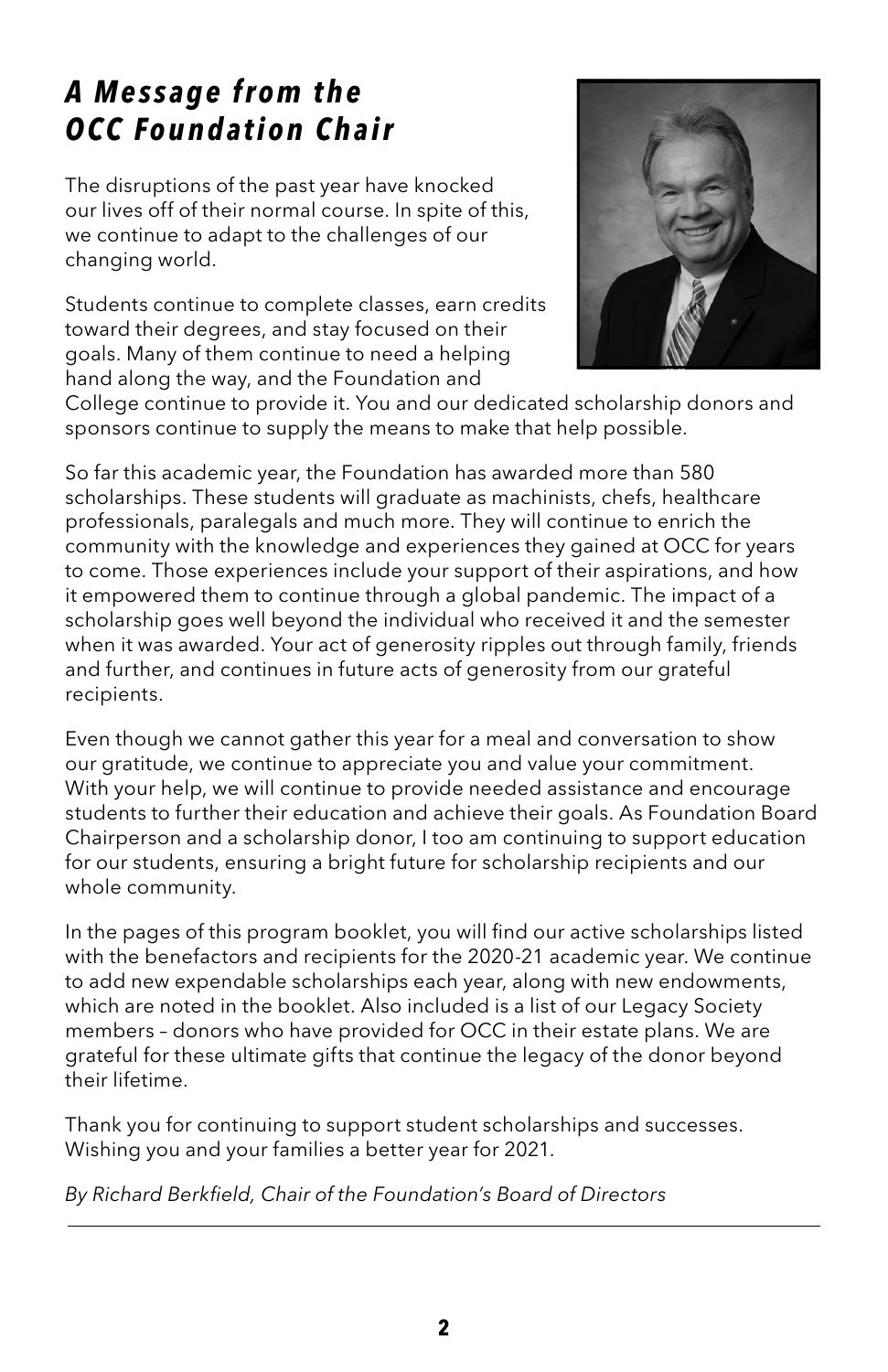# **SCHOLARSHIP DONORS & RECIPIENTS**

# 2020 - 2021

*With gratitude and pride, the OCC Foundation acknowledges our scholarship sponsors for their generosity, and our students for their achievements.*

#### AAUW - BIRMINGHAM BRANCH EXCELLENCE AWARD

#### *AAUW - Birmingham Branch*

Jessica Amezquita Sana Draper Kim Malin Felicia Smith Jenifer Weyandt

#### AAUW - FARMINGTON BRANCH ANNUAL SCHOLARSHIP

#### *AAUW - Farmington Branch*

Anna Barker **Niya Green** Malithi Marasinghe Selena Mona Zariah Tillery-Young

#### AAUW - NORTHVILLE/NOVI BRANCH ENDOWED SCHOLARSHIP

#### *AAUW - Northville/Novi Branch*

Kaeleigh Baran **Payton Motley** Felicia Smith

*"I am very excited to receive this scholarship. This was all the confirmation I needed to keep moving towards a bigger and brighter future." - Felicia Smith*

#### "ANONYMOUS" ENDOWED SCHOLARSHIP

Tiffani Calhoun Jacob Freer Taneka Richarson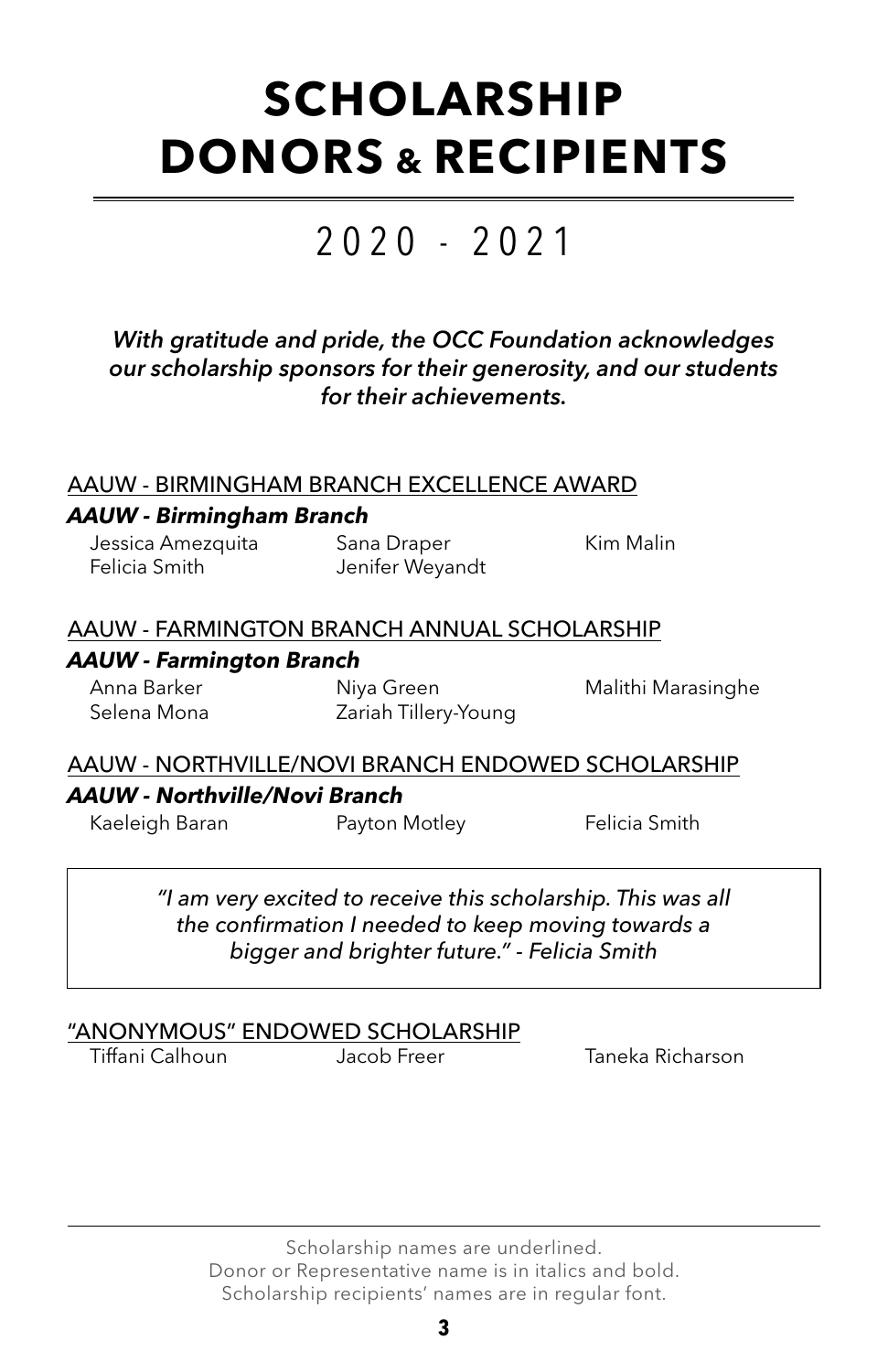#### MARGIE & DON ARSEN ENDOWED SCHOLARSHIP 1

#### *Margie & Don Arsen*

*Newly Established Endowment* 

*"Your scholarship has opened a door, the prospect of a brighter future, and will play a key role in shaping me into a successful person in the future." - Xiao Han*

#### MARGIE & DON ARSEN ENDOWED SCHOLARSHIP 2

#### *Margie & Don Arsen*

*Newly Established Endowment*

#### MARGIE & DON ARSEN ENDOWED SCHOLARSHIP 3

#### *Margie & Don Arsen*

*Newly Established Endowment*

#### ASSISTANCE LEAGUE OF SOUTHEASTERN MICHIGAN SCHOLARSHIP *Assistance League of Southeastern Michigan*

Darnisha Moss

#### AUCH CONSTRUCTION SCHOLARSHIP

#### *Auch Construction*

Ricky Forbes Jessica Herdegen Adam Krzeminski

# ROBERT AUSTIN MEMORIAL SCHOLARSHIP *The Austin Family*

Colby Auger Julia Cousino

#### CHEF SUE BAIER CULINARY ARTS SCHOLARSHIP

*The Garden Party Foundation & the Friends & Family of Chef Sue Baier* Kayla Kipp

# PATRICK BALDWIN ENDOWED SCHOLARSHIP *The Friends & Family of Patrick Baldwin*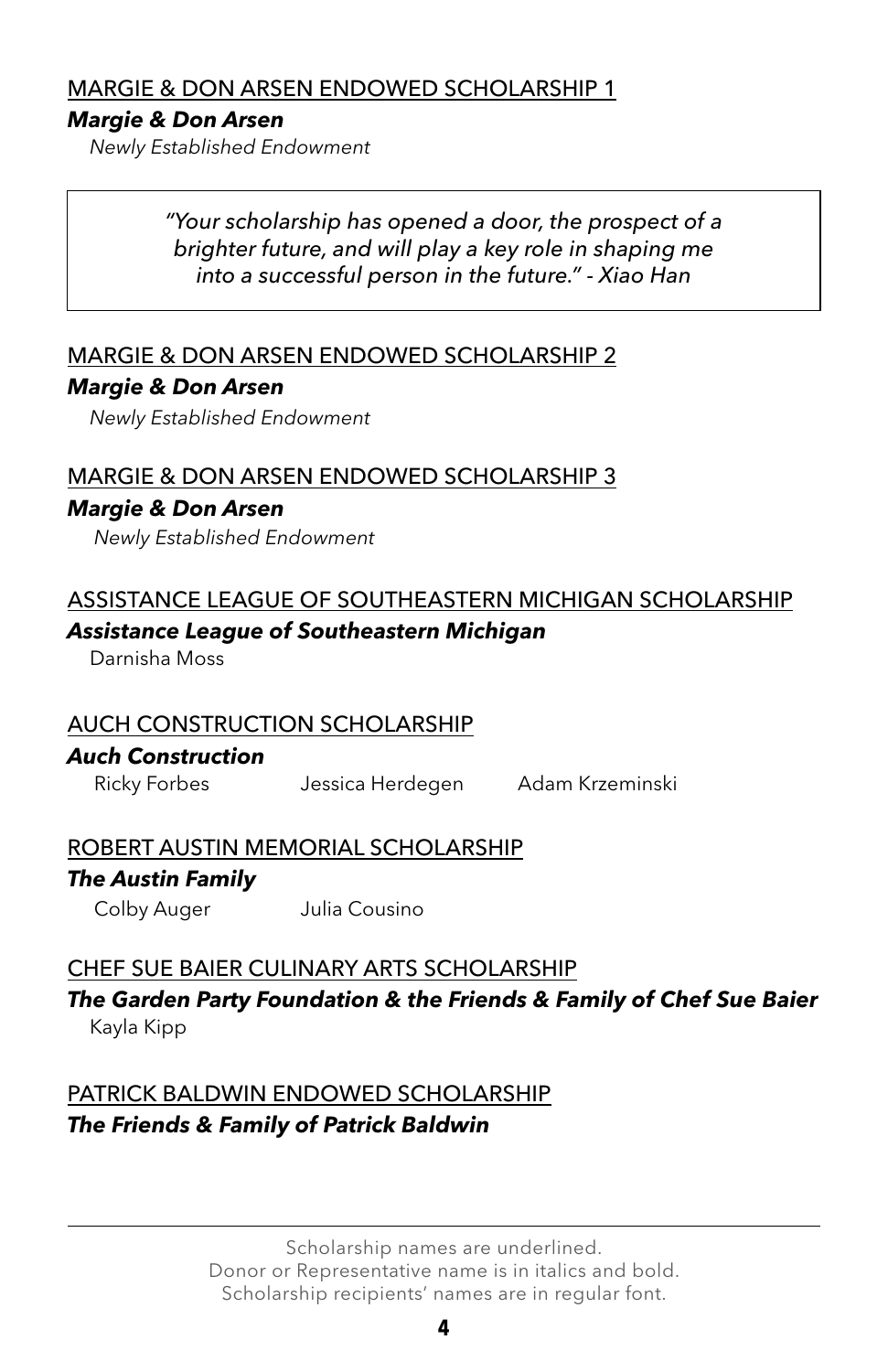# BENNETT & GUNDERSON ENDOWED FORENSIC SCHOLARSHIP *Carole Bennett & Fran Gunderson*

# BENNETT & WAHLMAN ENDOWED FORENSIC SCHOLARSHIP *Carole Bennett & Anthony Wahlman*

# CLIFFORD & JEANNE BENSON ENDOWED SCHOLARSHIP *Carol Benson & Maria Culley*

RICHARD A. BERKFIELD, JR. & KAREN SWIFT BERKFIELD ENDOWED SCHOLARSHIP

#### *Richard & Karen Berkfield*

Malithi Marasinghe Shelby Steffes

# ALLEN J. BOGUCKI MEMORIAL ENDOWED SCHOLARSHIP *OCC Faculty Association; Gina Mandas, President*

# JOSEPH M. BOLINGER, JR. MEMORIAL ENDOWED SCHOLARSHIP *Elizabeth Bolinger-Allen*

Ashley Lawera Erich McQuiston Shane Schwab

# DR. NADIA E. BOULOS ENDOWED SCHOLARSHIP *The Friends & Family of Nadia Boulos*

Kailey Capen

# BRYAN A. BOWDEN MEMORIAL ENDOWED SCHOLARSHIP *Pat Bowden*

# LILY & DAVID BRONER ANNUAL SCHOLARSHIP *Lily & David Broner*

Laquilla Clash Raymond Deloof Donia Eldaou Nichelle Lockhart Brianna Pack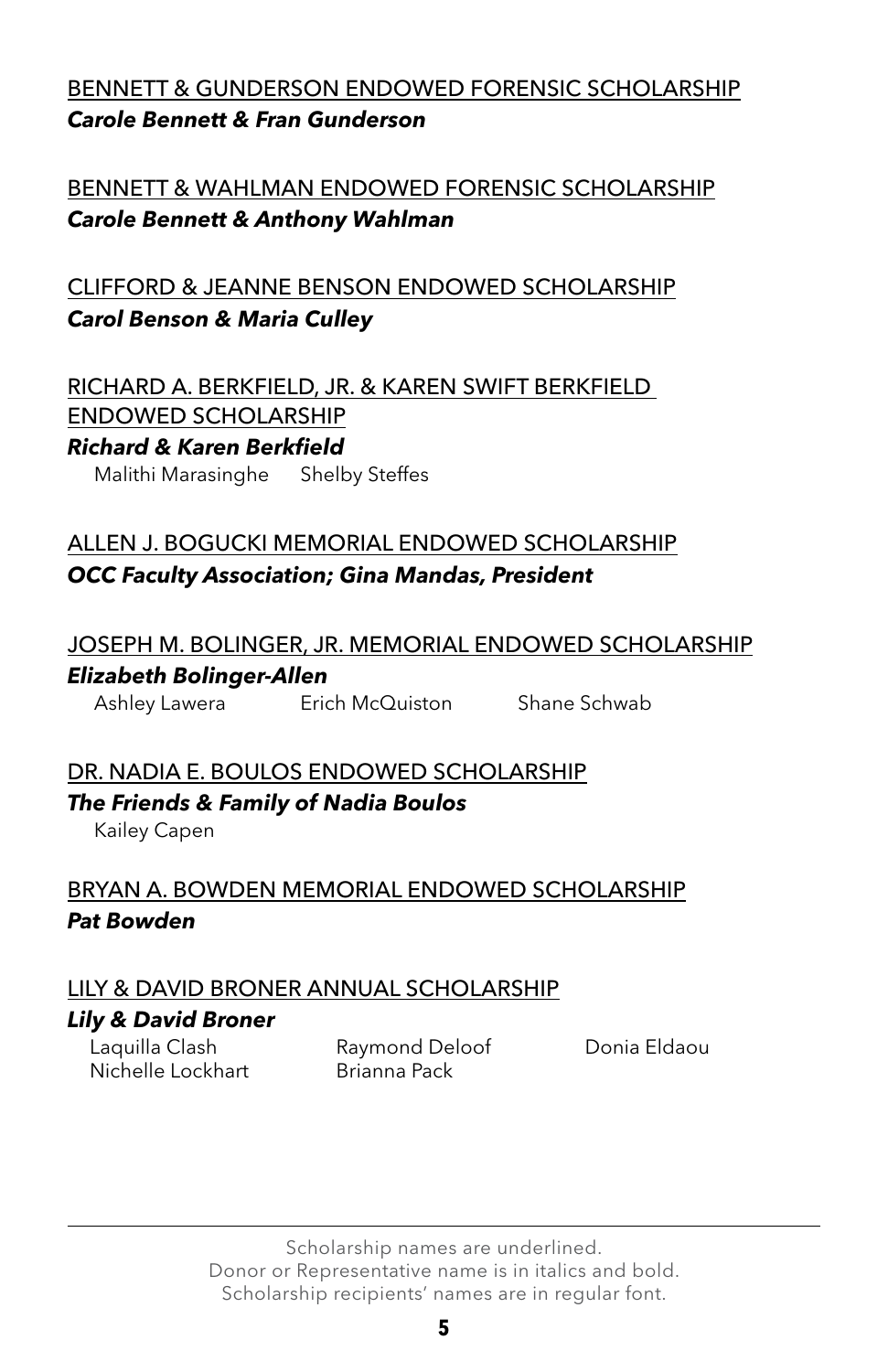# RONALD J. BUCHANAN & LINDA G. BUCHANAN

#### ENDOWED SCHOLARSHIP

*Linda G. Buchanan & Ronald J. Buchanan*

Arooj Babar Saly Khamis

# CARNEY & HERNDON CULINARY ARTS ENDOWED SCHOLARSHIP *Brian Carney & Judith Herndon*

Jake Taylor

#### CENTERPLATE CULINARY & ENDOWED SCHOLARSHIPS

#### *Centerplate*

Laura Christopher Connor Garrigues Matthew Gmeiner Bridgette Hickey **Jason Natale** Sara Sarovart Kathleen Schmaltz

#### CERVANTES-PARAMO SCHOLARSHIP

#### *Alicia Paramo-Dionne*

Kevin Lopez **Violeta** Lopez

*"Life is such a struggle in so many areas, and your endowment not only helps me financially, but emotionally as well. I feel someone wants to help me and see me thrive." - Ebony Reed*

#### DR. MEL & NENA CHUDNOF SCHOLARSHIP

#### *Mel & Nena Chudnof*

Jonathon Maxgay

JAMES R. COATES MEMORIAL ENDOWED SCHOLARSHIP *Patricia Coates*

Katie Stocum

# SGT. JAMES S. COLLINS, JR. MEMORIAL SCHOLARSHIP *James & Marilyn Collins*

Jeffrey Simon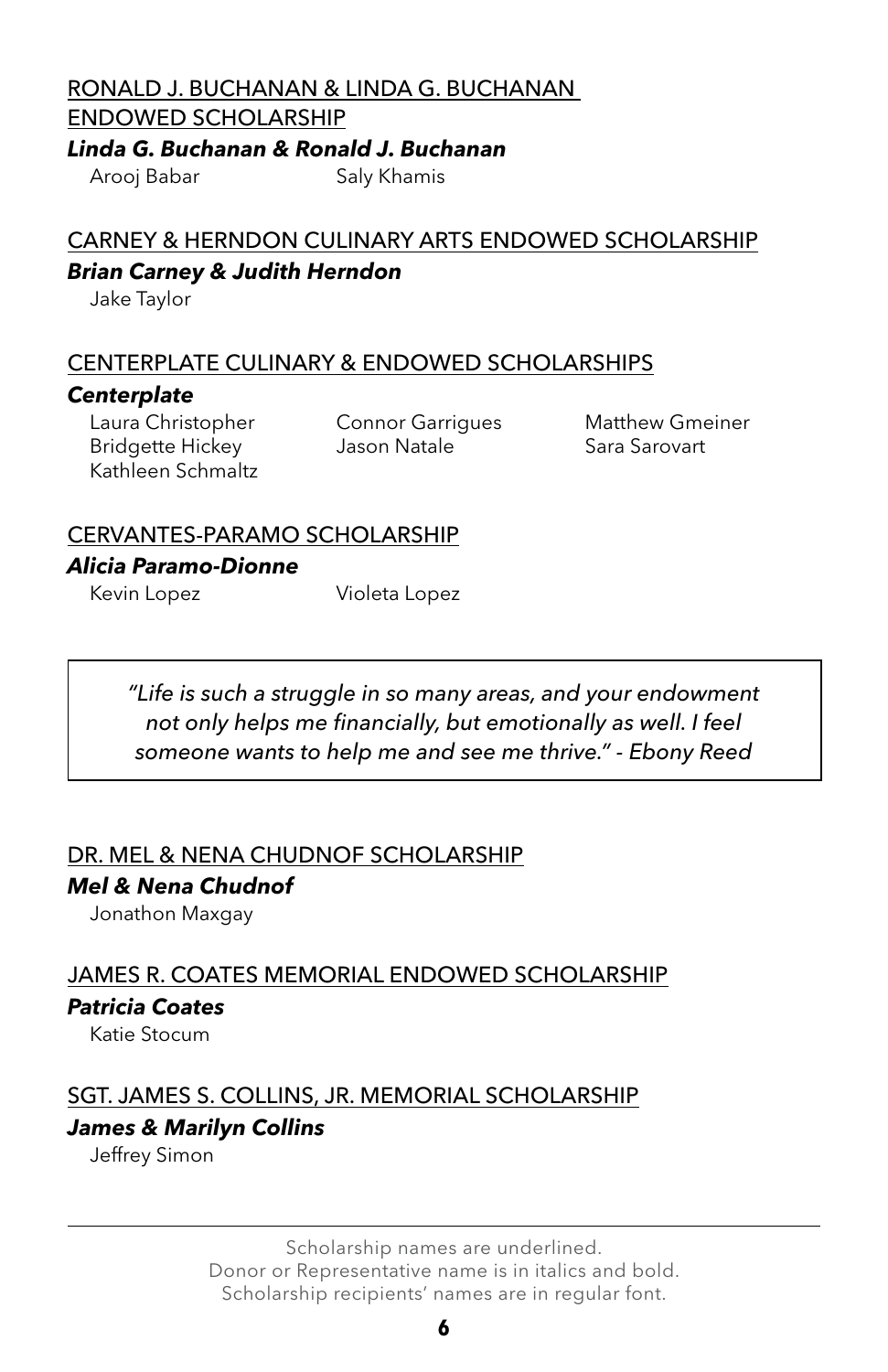#### ROSCOE DANN FAMILY ENDOWED SCHOLARSHIP

#### *Roscoe & Janet Dann*

Brieonna Reiland Bai Yang

La Keisha Grier **Christen Masse** Raquel Miller

#### DAUGHTERS OF THE AMERICAN REVOLUTION SCHOLARSHIP

*Daughters of the American Revolution, John Sackett Chapter*

Simone Driver Brooke Stano

IVY C. DAVIS, JR. MEMORIAL ANNUAL SCHOLARSHIP

*Lisa & Ivy Davis, Sr. & Sylvia Velasquez*

Sabrina Layton Jake Taylor

#### IVY C. DAVIS, JR. MEMORIAL ENDOWED SCHOLARSHIP

#### *Lisa & Ivy Davis, Sr. & Sylvia Velasquez*

*Newly Established Endowment*

#### DAVIS/SAWYERS MEMORIAL ENDOWED SCHOLARSHIP

# *The Friends of Officers Gary Davis & Mark Sawyers*

Robert Chupick

# DELL ENDOWED SCHOLARSHIP

#### *Dell Inc.*

# DELTA KAPPA GAMMA, BETA ETA CHAPTER SCHOLARSHIP

*Delta Kappa Gamma, Beta Eta Chapter*

Dayna Humphrey Zalma Miranda Emily Richmond Fuller

#### *"Because of this, students such as myself, benefit tremendously, and will be able to one day make a difference." - Kheri Motley*

#### DELTA NETWORK SERVICES ENDOWED SCHOLARSHIP

#### *Delta Network Services*

Vitaliy Paliy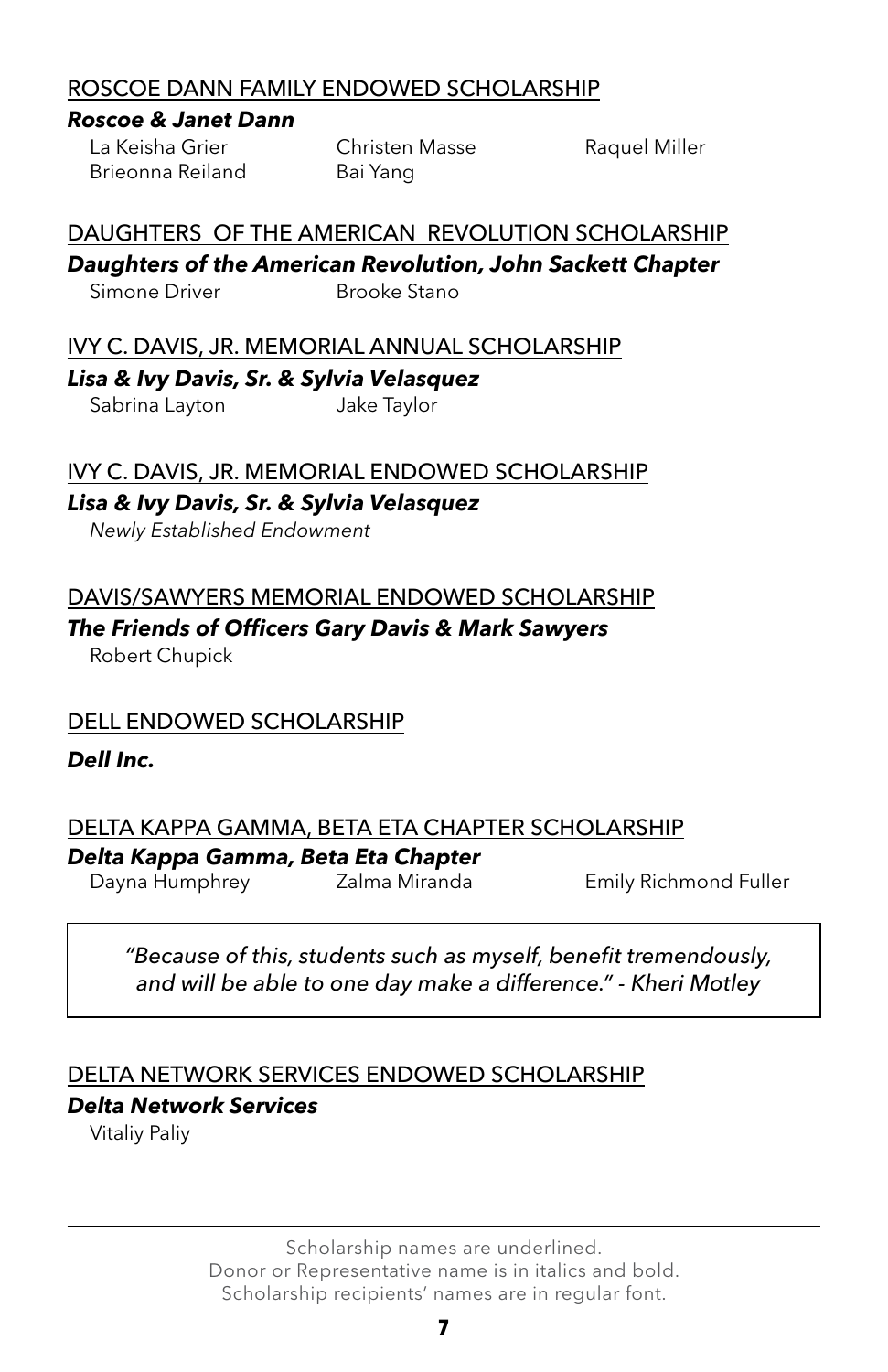*"Thank you from the bottom of my heart for your generosity. Without scholarship patrons willing to support education, students such as myself, would be unable to pursue their dreams." - Jessica Amezquita*

#### DANIEL W. DOIDGE MEMORIAL ENDOWED SCHOLARSHIP *David & Mary Doidge*

Chushanna Davis

### MARK R. DOLAN MEMORIAL ENDOWED SCHOLARSHIP *Gary Dolan*

Tiffany Bryant Elise Hooks-Wright

#### EARLY CHILDHOOD DEVELOPMENT SCHOLARSHIP *The Friends of the Early Childhood Development Program* Shaimaa Almadani Shaquita Jefferson Rachel Martin

Monica Meyers Markia Simmons Desiree Tate Chania Townsend

#### DAVID W. ELLIOTT MEMORIAL FOUNDATION SCHOLARSHIPS *David W. Elliott Memorial Foundation*

Desada Curri Tamia Edgerson Nicole Garcia Mildred Shields Aaliyah Xiong

Keausha Harvey **Latisha Morris** Tiera Richardson

#### EMPOWERED TO RISE ABOVE SCHOLARSHIP

#### *Kristine Borrayo & Jessica Lizardi*

Nicholas Doner Austin Martin Erich McQuiston

# ANGELO EVANGELISTA CONSTRUCTION ENDOWED SCHOLARSHIP *Michael Evangelista*

James Neil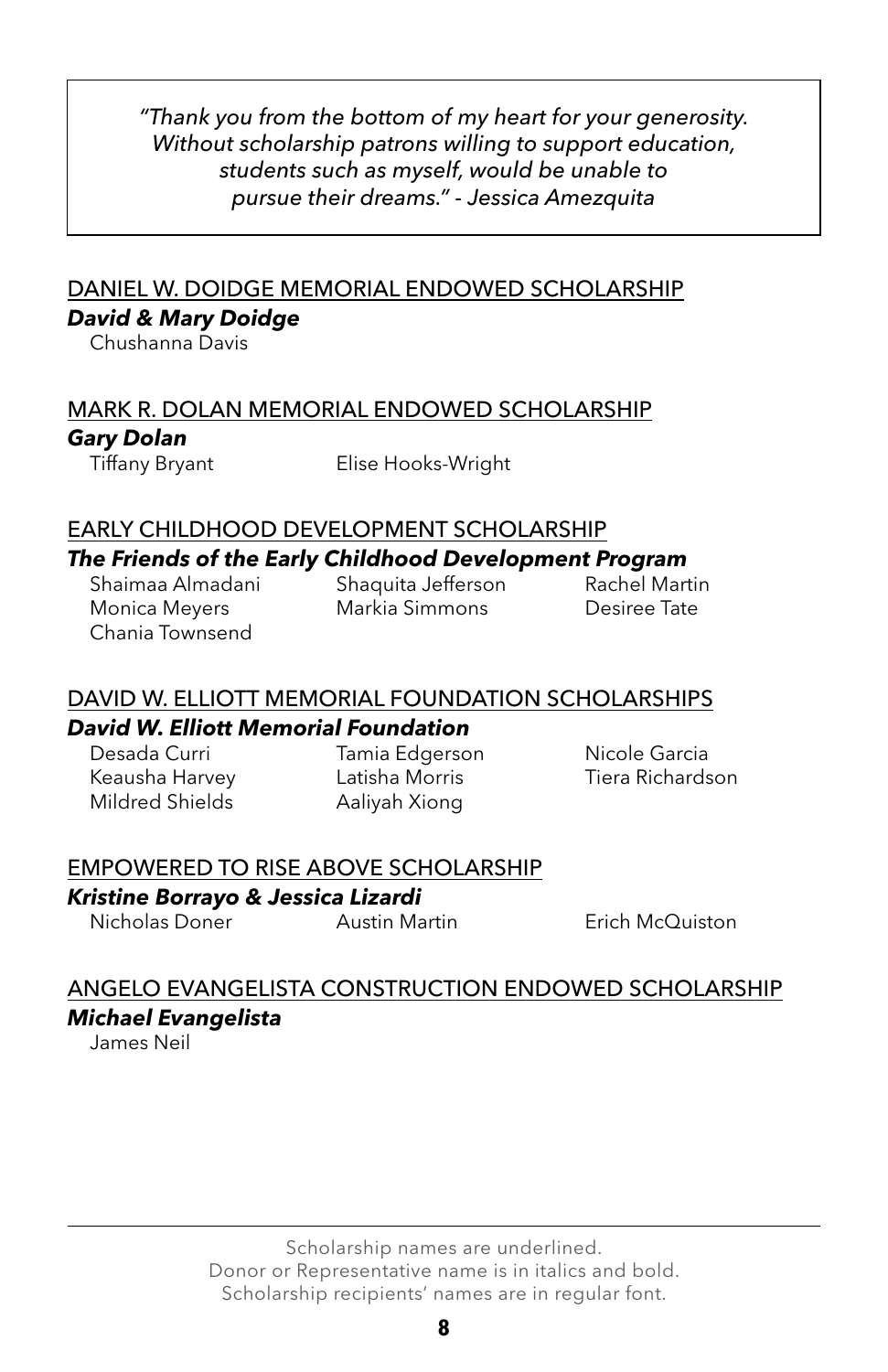#### FARMINGTON ROTARY/LYDIA SILVANI-FOLEY ENDOWED

MEMORIAL SCHOLARSHIP

#### *Farmington Rotary*

Emily Eahrow

### GERALD FAYE ENDOWED SCHOLARSHIP *OCC Faculty Association; Gina Mandas, President*

#### MARY FEDERLEIN MEMORIAL ANNUAL SCHOLARSHIP

#### *Paula Murray*

Miya Ewing **Keausha Harvey** Jessica Jeffrey Amber Matteocci Chauntika Shinholster

## CHERYL FEINBERG ENDOWED SCHOLARSHIP *Estate of Cheryl Feinberg*

#### SUSAN & DENNIS FIEMS TEXTBOOK ENDOWED SCHOLARSHIP

#### *Dennis Fiems*

Laila Abdelhamid La Keisha Grier Brieonna Reiland Amy Sherman Amire Thompson

# PHILLIP & ELIZABETH FILMER MEMORIAL ANNUAL SCHOLARSHIP

#### *The Filmer Trust*

Heaven Adams Kristin Breneman Aliyah Campbell Alex Cummings-Fishell Evann Guthrie **Dayna Humphrey** Meghan Stewart Debra Woods

#### FINKEL, KOKOSZKA & MCGEE FORENSICS SCHOLARSHIP

#### *Carole Bennett*

Isaac McKay Jeffrey Rees

# FREY/THINES HEALTH SCIENCES ANNUAL SCHOLARSHIP

#### *Barbara Frey & Nicholas Thines*

Kiara Bazel-Webster Judy Lee Katelyn Shaffer

#### FUNDS-CARROLL ENDOWED SCHOLARSHIP

#### *Margaret Carroll*

Evalena Coleman Katherine Setzke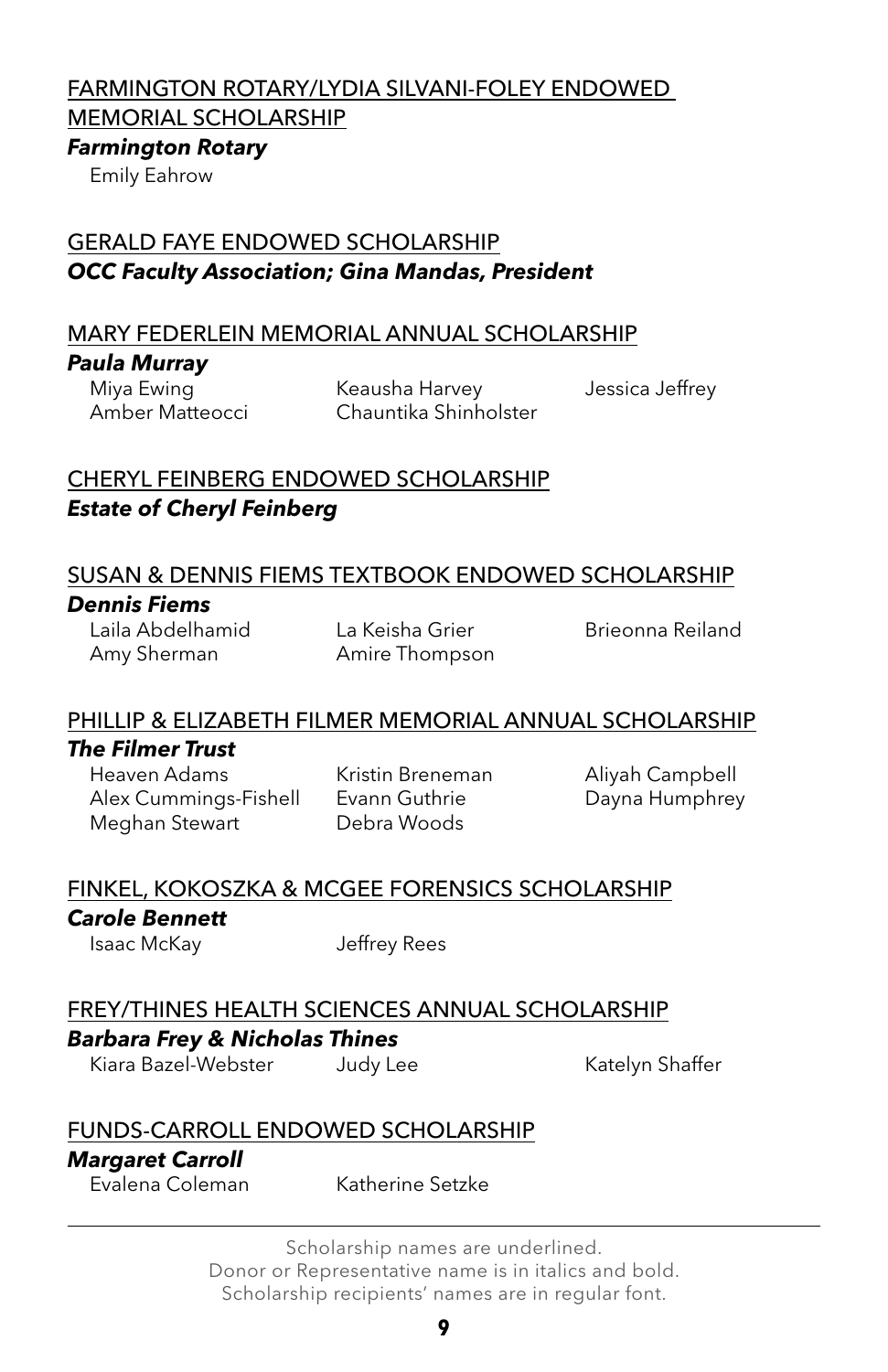#### DR. PATSY FULTON-CALKINS ENDOWED SCHOLARSHIP *The Friends & Family of Dr. Patsy Fulton-Calkins*

#### HARRIETT HEIDEN GABORI & RICHARD FREDERICK GABORI ENDOWED SCHOLARSHIP *The Friends & Family of Harriet & Richard Gabori*

*"This scholarship is motivation and encouragement. A friendly reminder to keep me going, and to never give up, no matter what the circumstances are." - Kiara Mason*

# DORA J. GEETER MEMORIAL CULINARY ANNUAL SCHOLARSHIP

#### *The Friends & Family of Dora Geeter*

Sabrina Layton

#### ROSIE & SAMUEL GEETER ENDOWED SCHOLARSHIP

#### *The Friends & Family of Rosie & Samuel Geeter*

Charron Roland Jr.

#### GARDEN PARTY VOCATIONAL SCHOLARSHIP

#### *The Garden Party Foundation*

| Crystal Abidin            | Valentina Abro       | Courtnay Adams       |
|---------------------------|----------------------|----------------------|
| Rosario Agurto            | Michelle Aiello      | Abdul-Kareem Alasadi |
| Dina Albanna              | Rawaa Alkarawy       | Dekra Altherwi       |
| Dina Alzumut              | Chitra Anandkumar    | Casey Anderson       |
| Melissa Anderson          | Danielle Angott      | Amina Anwar          |
| Allison Argyris           | Jacqueline Armstrong | Brianna Atwell       |
| Morgan Avery              | Marina Bacalia       | Kirk Bagg            |
| Roel Baggayan             | Mina Bahnam          | Kristen Balint       |
| Cassandra Barclay         | Jennifer Barker      | Imani Beard          |
| Sherjhan Begum            | Frans Behnam         | Jessica Bell         |
| Savannah Berlinski        | Nicole Beverly       | Ina Bodeci           |
| <b>Brittany Bodley</b>    | Dawn Boudreaux       | Amanda Brackins      |
| Joseph Brennan            | Macey Brice          | Anthony Brodeur      |
| Alexandra Brodsky         | Jake Bronchetti      | Danesha Brown        |
| <b>Tiffany Bryant</b>     | Kiara Buckley        | Tiffani Calhoun      |
| Michael Callahan          | Reem Camisi          | Kailey Capen         |
| Felicia Castaneda-Carodso |                      | Annie Chamberlain    |
| Maolin Chen               | Thomas Childers      | Astaqul Choudhury    |
|                           |                      |                      |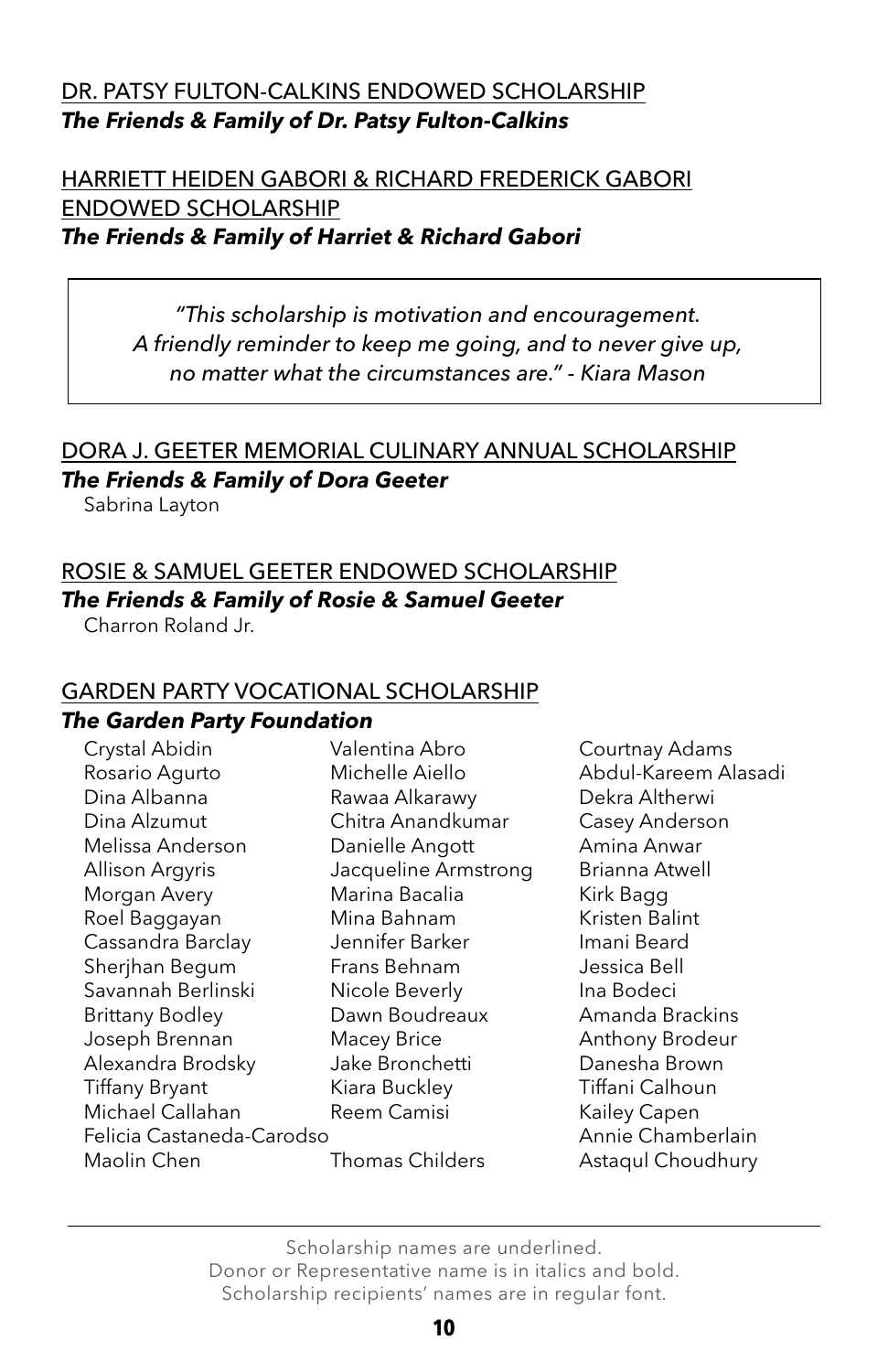#### GARDEN PARTY VOCATIONAL SCHOLARSHIP *(CONTINUED)*

#### *The Garden Party Foundation*

Beth Cole **Keith Colston** Melissa Coon Jennifer Cornejo Jalen Coulter **Ashlee Couzens** Kaylie Cox **State State State State State State State State State State State State State State State State State State State State State State State State State State State State State State State State State State State** Suzanne Crocker Shayla Cruz-Reyes Brittney Custer Maria Dawood-Schwartz Lauren Denell **Danielle Denham** Dilusha DeSilva Amanda Didio Flor Dietle Syed Dilwar JaCole Dixon Allie Dudash Audrey Duncan Beth Dusseau Catherine Dziewit Abigail Early Okunlola Edu Yer Edwards Halle Elliott **Christine Enright** Miya Ewing Jessica Feigley Jacqueline Feys Claressa Finley Leslie Fleming Celeste Forman Chanell Fowler Gabrielle Fox Amanda Franciosi Kieren Fulkerson Ashley Gainer Dilusha DeSilva Tiffanie Garrison Elizabeta Gavazova Solari Geagan Parker Molly Gebert Emily Gibbs David Gillespie Armela Gjokaj Zakia Gleen Matthew Gmeiner Julie Goerlich Anita Gonville Katrina Gonzalez Breanna Govett Vicky Graboske Niya Green Nissa Griffin Maryna Grishyna Zayne Grooms Samantha Gudobba Kevin Gusmano **Daja Guster Amera Habeeb** Dylan Haggerty Juelide Hakli Taylor Hall Victoria Hall **Interpretent Cleanual** Jessica Halling **Hannah Hamlin** Xiao Han Ghaydaa Hanna Andrea Hansard Jayqwana Harmon Lindsey Harrell Thomas Harris Lucas Hawkins Eugene Height John Hepburn Marina Her Jessica Herdegen Dawndrea Hiebe Sarah Hirsch Brianna Holden Julie Holtan Kati Hooper **Jernerro Horton** La'daysha Horton Floyd Hudson Elise Huggler Tracy Hughes Michelle Ingle Sara Ivey **Michelle Ingle** Sara Ivey Margo Jackson Dwan Jackson Belinda Jacobs Shatara Jacobs Jael Jennings Jamie Johnson Lori Johnson Summer Jones Daviona Jones Amber Kee Sierra Kelly-Hardin Samantha Kemp Myiesha Kendrick Fiodor Kessler Sophia Kim Jungeun Kim Kayla Kipp Phires Kiyondi Austin Knox Frederick Koehler Sean Kondalski Holly Kozma **Kelsey Kucher** Svetlana Kuryanova Cristina Lane Dakota Lantz Dawn Laskey Ashley Lawera **Sabrina Layton** Jasmine Iris Lazaga

Laura Christopher Katherine Ciarelli Brittany Cicchini

Erin Labond Shawn LaCourse Samantha Landenberger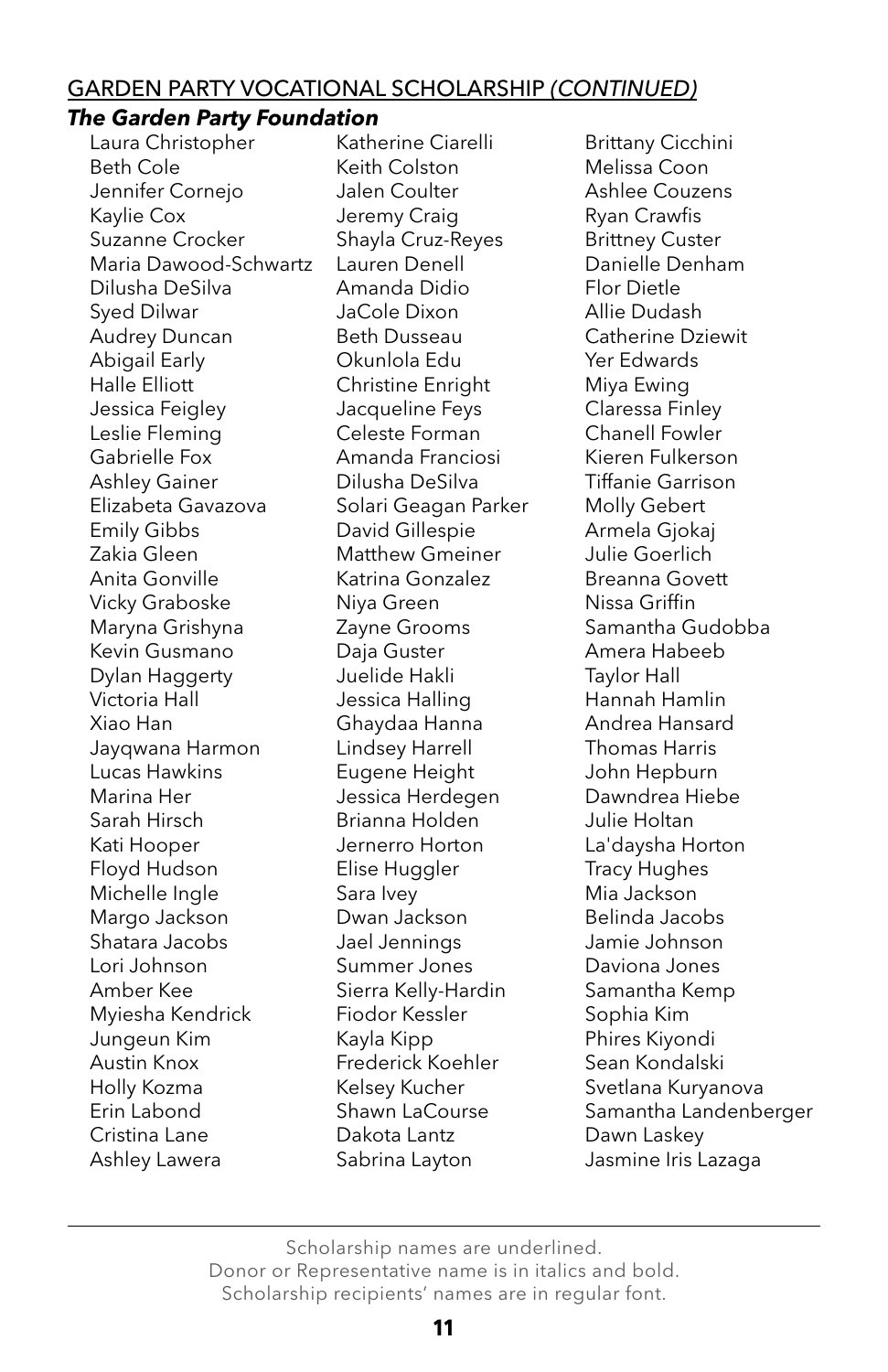#### GARDEN PARTY VOCATIONAL SCHOLARSHIP *(CONTINUED)*

#### *The Garden Party Foundation*

Virginia Priyanthi LeoChandru Katie Lewandowski Maria Lopez Violeta Lopez Jessica Lowell Mark Lugolobi Kole Mabe Haley Maczuga Kara Major **Samantha Maki** Kim Malin Siobhan Malone Amanda Mathews Lakessia Mathis Alissar Mazloum Amy McCauley Falesha McCoy Julius McDonald Shanell McElrath Aubrey McEvoy Heather McMinn Maricel Medina Nicholas Mejeur Mary Mekhail  $\blacksquare$  Nami Minakawa  $\blacksquare$  Hannah Mix Alexandrea Moore Kheri Motley Dominica Murray Gulnoza Musinova Stacey Myers Miranda Naeem Jeong Namgung Jason Natale Timothy Neil James Neil Sierra Nelson William Newman Duong Nguyen Trung Nguyen Lacey Norman Katie Oakley Kristjana Palokaj Aloysius Panek Fairrah Pauley **Irma Pearson** Jamie Perry Madison Petit Petcharat Phachomchom Kayla Phillips Raksiga Phongphila Erin Pilon Ellen Pinkston Brittany Pulter **Lisa Purdy** Stephanie Racine Francisco Ramirez Leonora Rasi Ebony Reed Rhonda Remus Elizabeth Rice Gisselle Rodas Rares Roman Latrelle Ross Muhammad Saad Caitlin Sabbagh Latova Saffold Kali Schellie Lukas Shamoun **Amy Sherman** Stephanie Sicard Alexa Sierpien Fric Simmons Stephanie Slyfield Deshawna Smith Kimberly Smith Tailor Smith Tiana Smith **Arielle Sperber** Rebecca Stickley Husna Sultana Heather Sviderskiy Annmarie Swanson Catherine Swayngham Aamina Syed Zachary Teets Heather Thomas Amire Thompson Hailey Thompson London Thompson Cynthia Thornsberry Salsabilah Todd Rachel Toeppe Mhi Tu Radiance Turner Mercedes Valencia Kellie Vanallsburg Carolyn Vaughn Chelsea Vincent **Olivia Wagener** Beth Wardell Jasmine Ware Darlene Washington Alexa Webb Daniel Weideman Angel Welch Shawne Wickersham Alissa Wilcox Madison Williams Harold Wilson Naji Wilson Natalie Wiseman Ana Wong Megan Wright Madison Wurmlinger Matthew Yarrish Marina Yassa Danielle Zacharski Madison Zednik Morgan Zednik Megan Zell Maizhen Zhan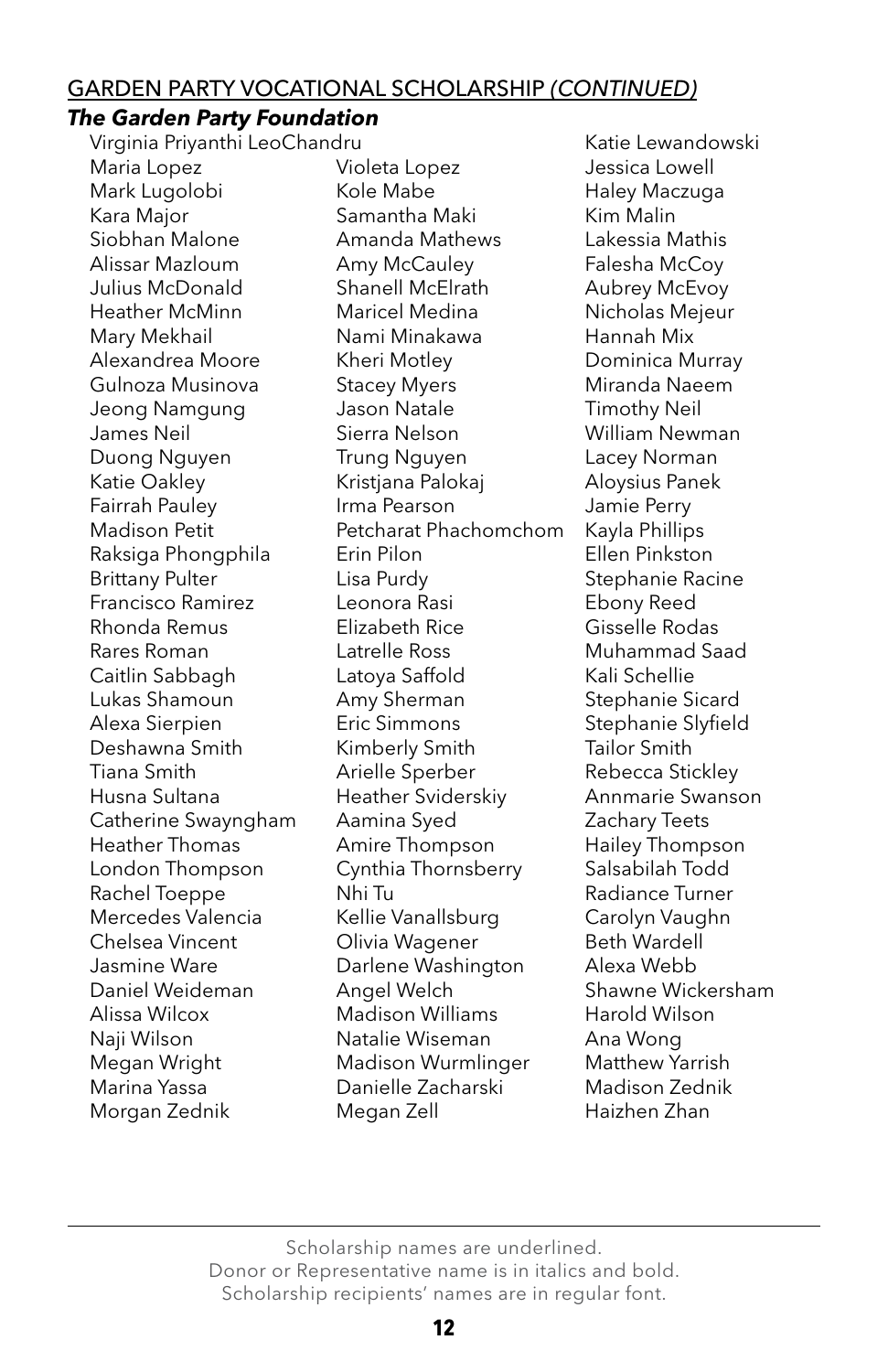#### MICHAEL DAVID GOLDS ENDOWED MEMORIAL SCHOLARSHIP *Barbara Golds*

#### DAVID W. HACKETT ENDOWED SCHOLARSHIP

#### *Marion Hackett & Family*

Rawaa Alkarawy Daniel Minano Latrelle Ross

# GAIL & DAVID HAINES FINISH LINE SCHOLARSHIP *Gail & David Haines*

Alyssa Crossley Tyra Hewitt

# DAVE HAMILTON CONSTRUCTION ENDOWED SCHOLARSHIP *Dave Hamilton*

James Neil

*"Your scholarship has given me something I haven't felt for a long time, peace of mind." - Christine Enright*

#### CLYDE HARNACK ENDOWED SCHOLARSHIP *The Friends & Family of Clyde Harnack*

#### HARPER HOSPITAL ALUMNI ASSOCIATION ENDOWED SCHOLARSHIP *Alumni Association of the Harper Hospital School of Nursing*

Jessica Thomas

Morgan Avery **Cassidy Benedict** Timothy Castle Mark Lugolobi Michelle McLaren Heather McMinn

Fairrah Pauley **Ann Marie Swanson** 

# VAUGHN HAYES MEMORIAL ENDOWED SCHOLARSHIP

#### *Lawrence & Deborah McDonald*

Deangelo Curney Rachel Toeppe

## CONNE HOLLANDER MEMORIAL ANNUAL SCHOLARSHIP *The Friends & Family of Conne Hollander*

Yuliia Lane Kim Malin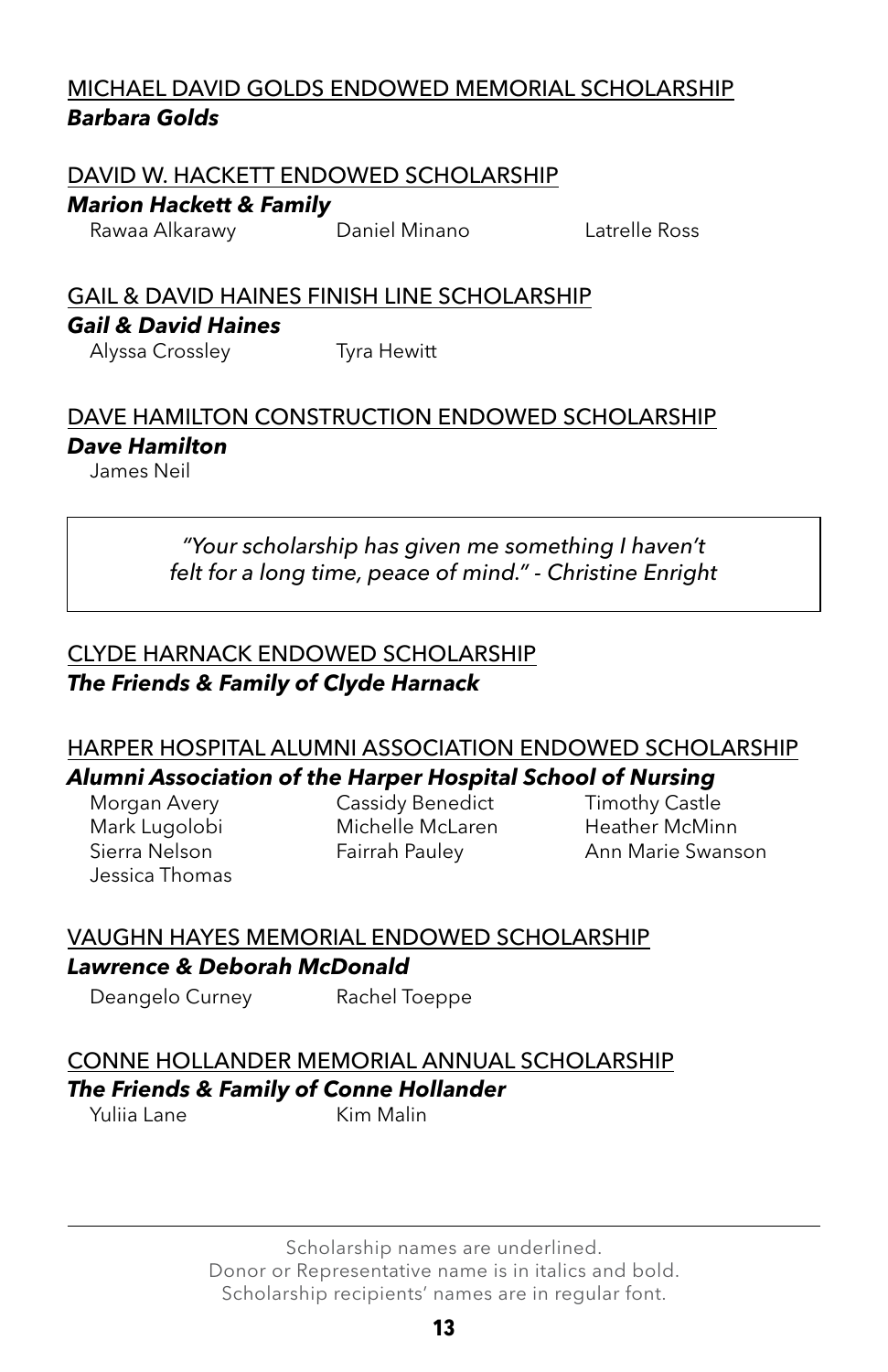#### *"I was unsure how I would be able to continue the program without enough finances, especially now during a pandemic. Your kindness and generosity has put my mind at ease." - Kim Malin*

# HIGHLAND LAKES NURSING SCHOLARSHIP *The Friends of the Highland Lakes Nursing Program*

Juelide Hakli Sarah Hirsch Kati Hooper Christopher Hughes

#### HONOR & DEDICATION FIREFIGHTER SCHOLARSHIP

## *Anonymous*

Rachel Goepper Griffen Watts

#### DON & MARIE HUEY MEMORIAL SCHOLARSHIP

#### *Nancy Huey*

Frank Marotta

## INTOUCH CREDIT UNION SCHOLARSHIP

#### *InTouch Credit Union*

Jessica Amezquita Sean Castanon Igli Dardeshi

# ITC HOLDINGS CORPORATION SCHOLARSHIP *ITC Holdings*

Adelaida Escobar

DR. PAMELA JACKSON FAMILY ENDOWED SCHOLARSHIP *Pamela Jackson*

*Newly Established Endowment*

## SARAH WEINER KEIDAN ENDOWED SCHOLARSHIP *Laura Keidan Martin & Mimi Keidan Seltzer*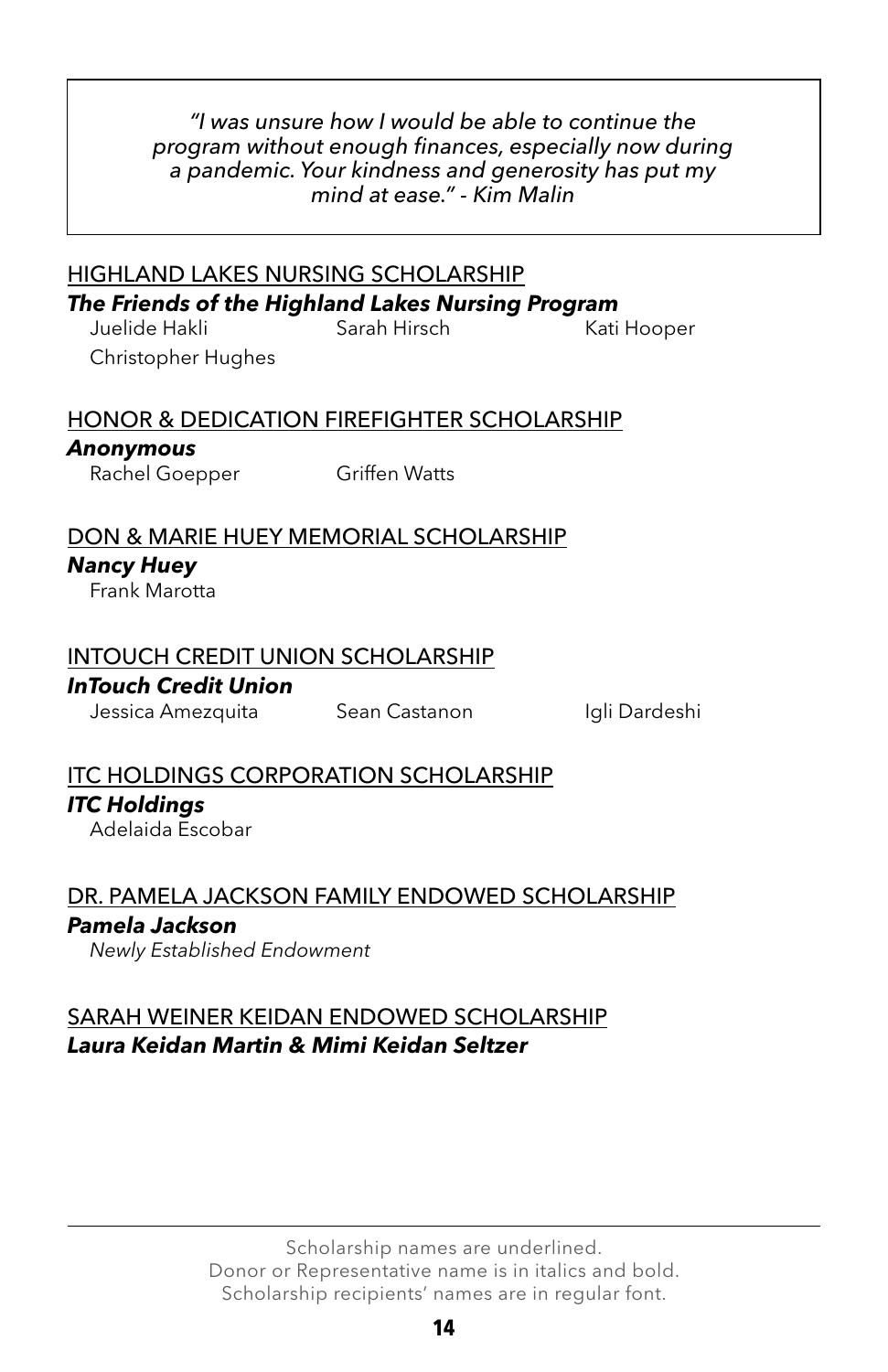#### PATRICIA FITZSIMMONS KELLOGG CHILDCARE

ENDOWED SCHOLARSHIP

#### *Pan Godchaux*

Shaimaa Almadani

#### LILLIAN & VICTOR KELMENSON MEMORIAL ENDOWED SCHOLARSHIP *The Kelmenson Family*

Julie Holtan

#### LILLIAN & VICTOR KELMENSON MEMORIAL SCHOLARSHIP *The Kelmenson Family*

Dina Alzumut **Ashley Gainer** Brianna Holden Jernerro Horton Latisha Morris Latrelle Ross

#### GREGORY A. KOZELL MEMORIAL ENDOWED SCHOLARSHIP

#### *Cheryl A. Kozell*

Yuliia Lane Kimberly Smith

# EDWARD J. KUHN, OCC - HL CAMPUS SCHOLARSHIP *Edward J. Kuhn Charitable Gift Fund; Richard D. Kuhn, Trustee*

Devyani Dorkins Kyianna Parrom

# ELLUCIAN PATH SCHOLARSHIP

#### *Ellucian Company*

Richard Edwards Mariam Fouda Kahina Gaouir Kirollos Girgis **Manuel Strategier Joshua Grossman** Tiea Hani Jasaire Hansberry Faith Hudson Jessica Hunt Sierra Kelly-Hardin Heather Lamendola Dionna McElroy Laura Miele Tracy Morrow Cheryl Rama Gigi Ray **Scott Rayman** Elizabeth Rice Wendy Vicuna **Jasmine Ware** Kayleigh Waterman Tracey Williams Chloe Wilson James Wright Maha Yaser

Jared Bentley Jason Davis Amanda DiDio

Mahidul Islam Alin Jazmati Anastasiia Kapustiak Michaela Riffenburg Zaid Shahid Evelynn Shubin-Cortez

# LAW ENFORCEMENT EDUCATION PROGRAM (LEEP) SCHOLARSHIP *Police Officers Labor Council*

Jeffrey Simon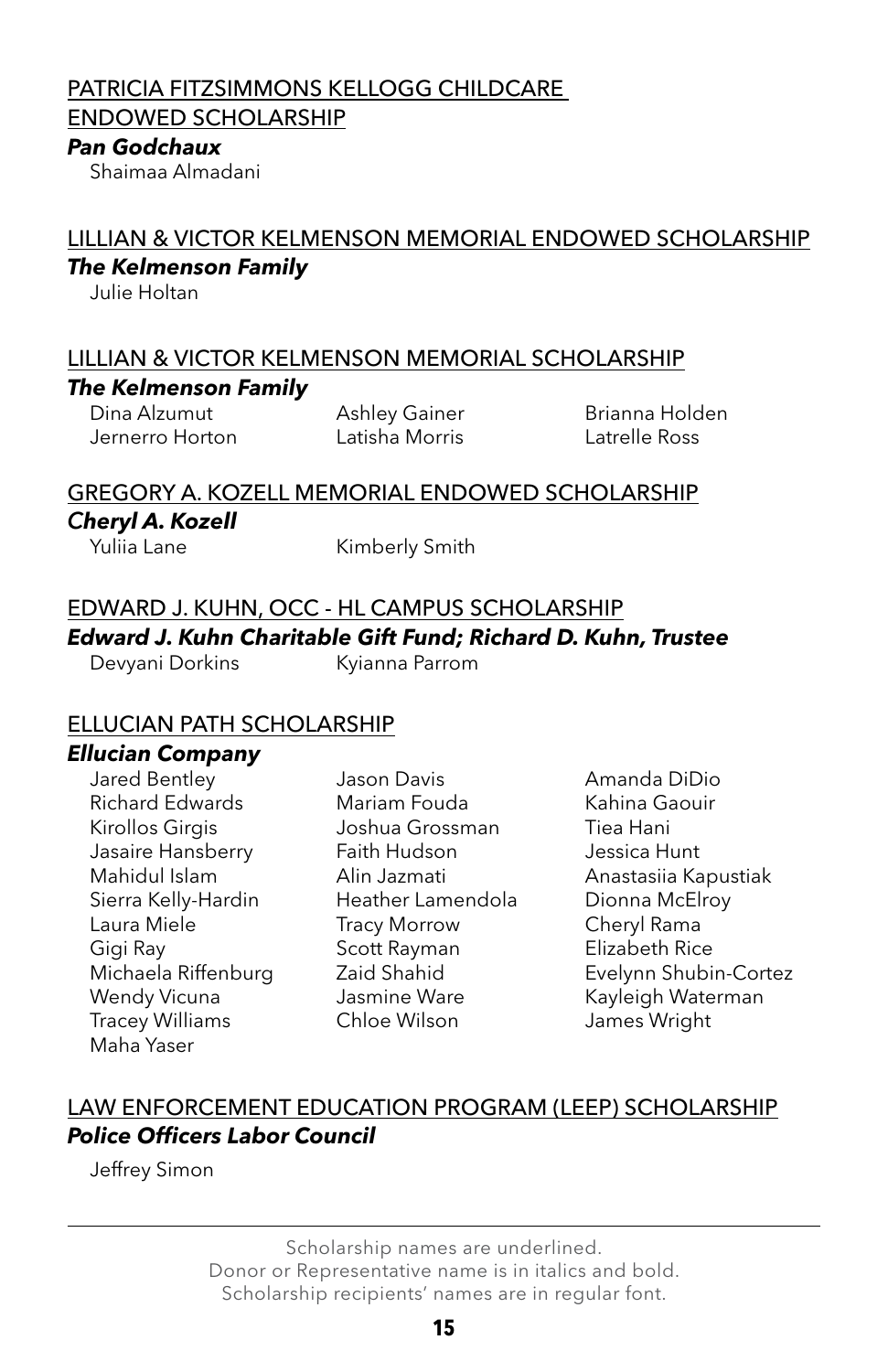#### LEININGER/THORNTON FORENSICS ENDOWED SCHOLARSHIP *Joan Leininger & Sandra Thornton*

# JAMES & EMMA MAE LORENCZ FAMILY ENDOWED SCHOLARSHIP *Kathleen Lorencz*

Valeria Lezama

## *"I appreciate your generosity, and see this scholarship as a vote of confidence in me." - Ellen Pinkston*

## JOSEPH & MARY LORENCZ MEMORIAL ENDOWED SCHOLARSHIP *Kathleen Lorencz*

#### DR. KATHLEEN J. LORENCZ ENDOWED SCHOLARSHIP *Kathleen Lorencz*

*Newly Established Endowment*

# MANDAS FAMILY ARTS & HUMANITIES ENDOWED SCHOLARSHIP *Gina Mandas*

*New Endowment*

#### DAVE MATHEWS MEMORIAL SCHOLARSHIP *The Friends & Family of Dave Mathews*

Jemone Taylor II

# DR. MAURICE MCALL MEMORIAL ANNUAL SCHOLARSHIP *The Friends & Family of Dr. McCall*

Michael Halley

# DR. MAURICE MCALL MEMORIAL ENDOWED SCHOLARSHIP *The Friends & Family of Dr. McCall*

*Newly Established Endowment*

#### DR. GORDON F. & MRS. PATRICIA S. MAY ENDOWED SCHOLARSHIP *Gordon & Pat May*

Rachel Sharon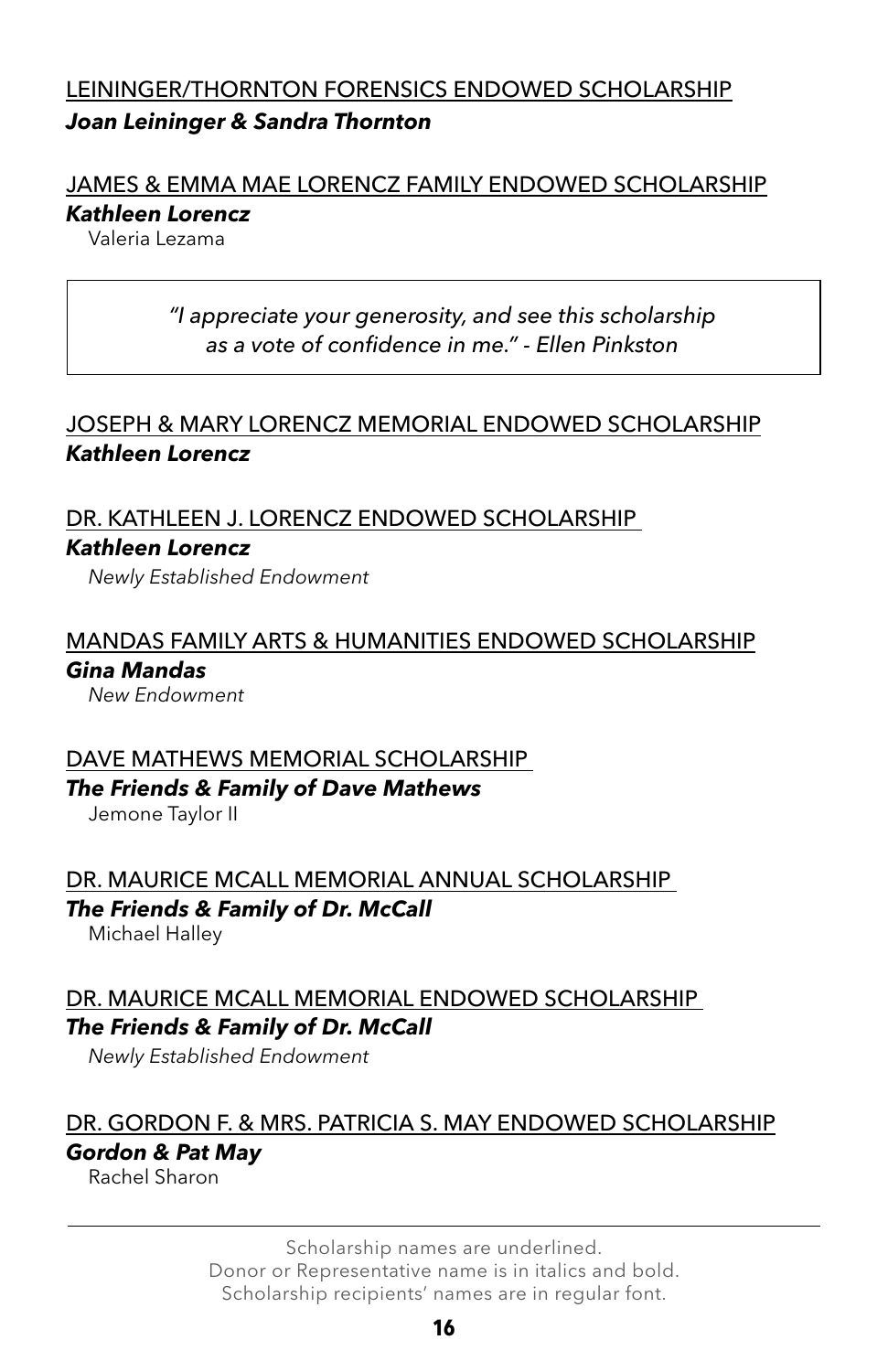### VIRGINIA MCGILL & FAY DELEONARDIS ENDOWED SCHOLARSHIP *Vince DeLeonardis & Melody McGill DeLeonardis*

Rawaa Alkarawy Camila Brandao Coquito de Souza

DR. TIMOTHY MEYER ENDOWED SCHOLARSHIP *Timothy Meyer*

### STEPHEN THOMAS FIRST RESPONDERS SCHOLARSHIP *Michigan Schools & Government Credit Union*

Alex Hansel **Heng-Hsu Jaw** Brian Johnson Jordan Malabanan

# MICHIGAN WOMEN PSYCHOLOGISTS ENDOWED SCHOLARSHIP *Krishna Stilianos*

### JON D. MISNER MEMORIAL ENDOWED SCHOLARSHIP *Janet Misner & the Friends & Family of Jon Misner*

*Newly Established Endowment*

# DORIS & GEORGE MOSHER ENDOWED SCHOLARSHIP

#### *The Mosher Family*

Sabaa Ahmed Lanise Hill Verner Jones Kiara Mason Mildred Shields

#### SUSAN MURDOCK/SANDRA LANGELAND ANNUAL SCHOLARSHIP *Susan Murdock & Sandra Langeland*

Amber Kee

*"My ultimate goal in the next couple years is to have the title of "Firefighter/Paramedic", something I have always dreamed about. This scholarship has set me one step* 

*closer to this dream!" - Griffen Watts*

# MURDOCK /LANGELAND ENDOWED SCHOLARSHIP

#### *Susan Murdock & Sandra Langeland*

Marcel Medina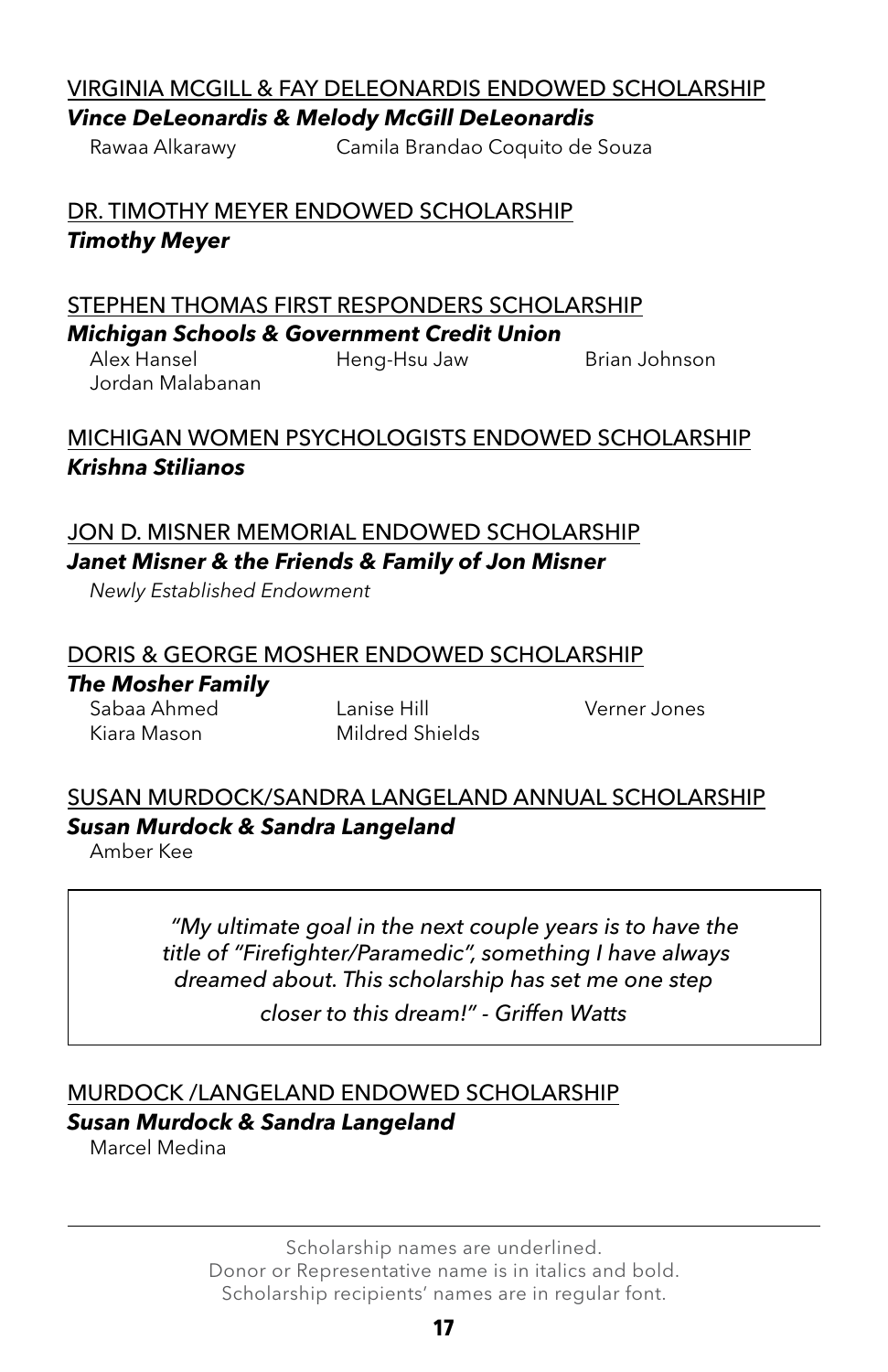#### ESTELLE MARY NEALER ENDOWED SCHOLARSHIP *Leona Anderson*

#### NEW CHANCE ANNUAL SCHOLARSHIP

#### *Patricia Kasiewicz*

Olivia Taburet

#### NEW HORIZONS THROUGH EDUCATION SCHOLARSHIP *Estate of Maxine Tennant*

Kristina Valentine

#### NOORDHOORN FAMILY ENDOWED SCHOLARSHIP *Christian Noordhoorn*

Mariel Jidas-Gray

### NORTHWOOD ANCIENT-CRAFT LODGE 551 OF FREE & ACCEPTED MASONS OF MADISON HEIGHTS, MI ENDOWED SCHOLARSHIP *Madison Heights Lodge 551*

#### OCC ASSOCIATION OF RETIRED PERSONNEL SCHOLARSHIP

#### *OCCARP; Robert Zemke, Chairperson*

Danielle Denham Lisa McMaster Ebony Reed Gabrielle Sharfner Kayleigh Waterman Jaleisa Watson

#### OCC FACULTY ASSOCIATION ENDOWED SCHOLARSHIPS *OCC Faculty Association; Gina Mandas, President*

OCC FOUNDATION BOARD OF DIRECTORS SCHOLARSHIP *OCC Foundation; Board of Directors* Hiba Hawasli Mai Otsu

#### OCC FOUNDATION CAMPUS ENDOWED SCHOLARSHIP

#### AUBURN HILLS CAMPUS

#### *OCC Foundation; Board of Directors*

Maria Aprile **Renee Corns** Kaylinn Smokoski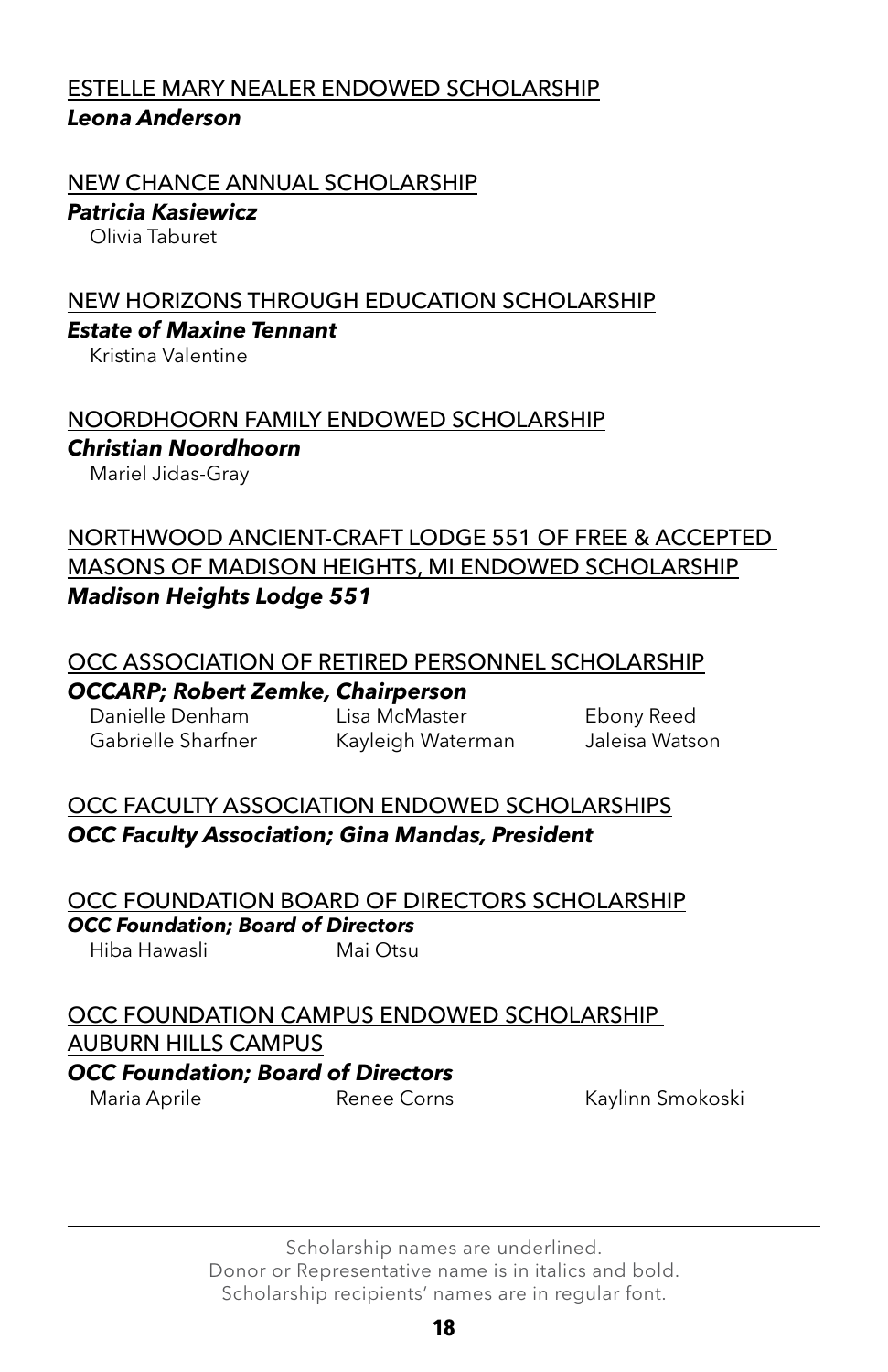# OCC FOUNDATION CAMPUS ENDOWED SCHOLARSHIP

HIGHLAND LAKES CAMPUS

*OCC Foundation; Board of Directors*

Janelle Allen Jessica Hunt Michelle McLaren

OCC FOUNDATION CAMPUS ENDOWED SCHOLARSHIP ORCHARD RIDGE CAMPUS *OCC Foundation; Board of Directors*

Heaven Adams Grant Arnold Sarah Schneider

#### OCC FOUNDATION CAMPUS ENDOWED SCHOLARSHIP ROYAL OAK/SOUTHFIELD CAMPUS *OCC Foundation; Board of Directors* Imani Beard Rosanne Beard Valerie Bee

Keyonce Mason

## OCC FOUNDATION ENDOWED SCHOLARSHIP *OCC Foundation; Board of Directors*

OCC GALA ENDOWED SCHOLARSHIP *OCC Foundation; Board of Directors*

> *"This scholarship helps take the weight off my shoulders, as I am still providing for my family while attending school." - Brooke Vannetten*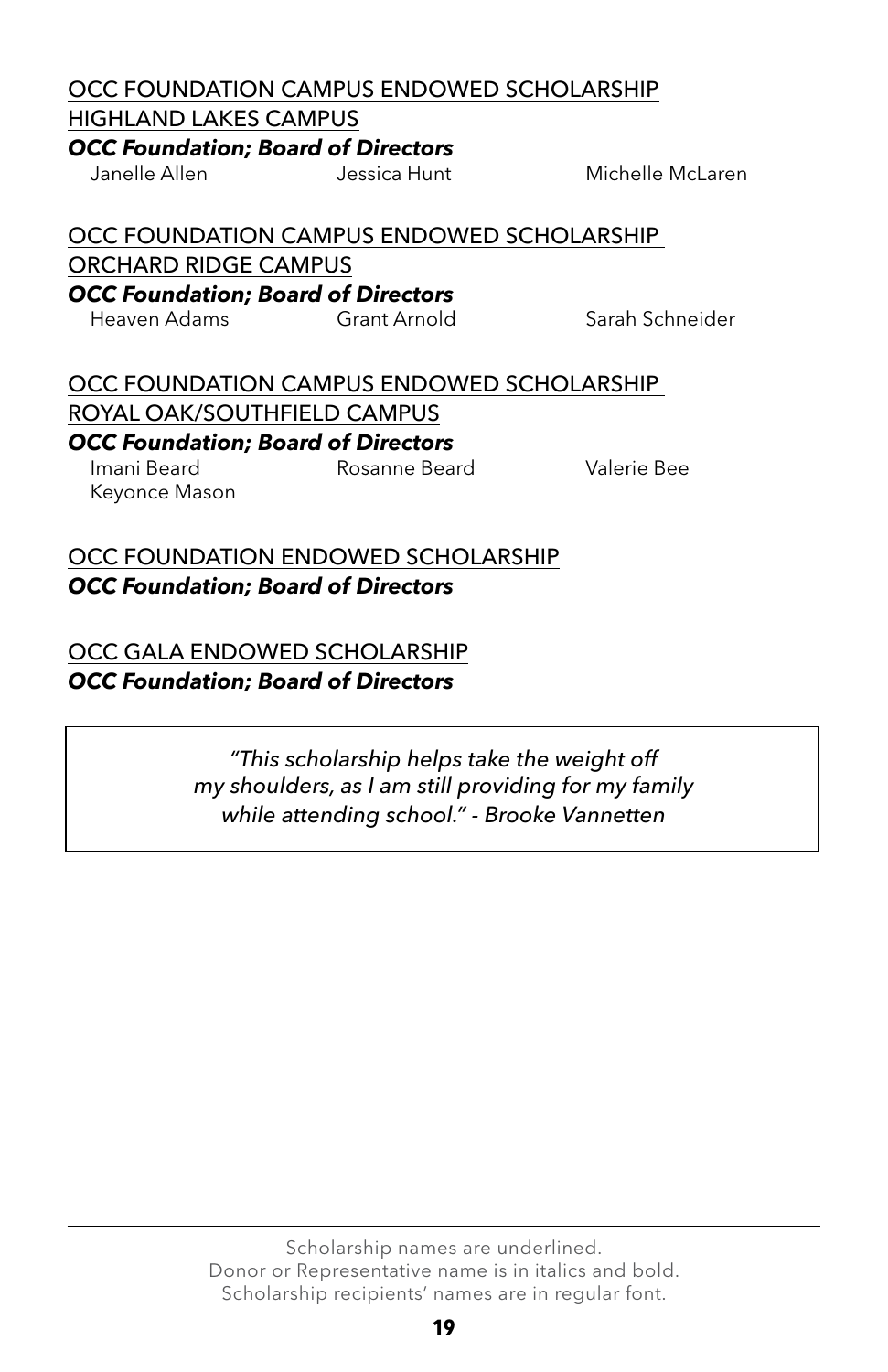#### OCC "GOLF FOR SCHOLARSHIPS" ENDOWED SCHOLARSHIP

#### *Proceeds from "Golf for Scholarships" Outing*

Mohammad Omar AbouRass Laith Abusenenh Rachel Adeniji **Samu Josleen Albishara** Rawaa Alkarawy Katelyn Allen Savannah Alphonse Ralena Anderson Alyssa Anderson Amina Anwar Ladelle Arabo Ashley Archer Raelle Audette Elizabeth Aurelia Rikki Austin **Narmeen Babar** Sonali Badve Sedra Bai Kristen Barkoot Kristen Barks Jonathan Barnes Joel Barron Brooklin Barrons Lena Berchtold Shoshana Berger Jessica Blanchard Isabelle Boismier Sandeep Boppana Alexandra Brodsky Stacy Brown **Kaylie Cox** Suzanne Crocker Evan Dallas Julia Darca Savannah Davis Stephanie D-Coles Waviane Aparecida de Araujo Valadares Kyle Filby Janessa Franklin Carmen Gill-Williams Jessica Gordon Alexandra Grossman Mark Haaseth Brianna Hadjiveloudos Juelide Hakli Hope Hamilton Ryan Haykus Humphreys Meranda Hosinski Roman Hryntsiv Cole Hudalla Danille Humphrey Brixhilda Iljasllari Maya Jeffries Taylor Johnson Kayla Kaminski Amber Kee Sophia Kim Briana Knee Joseph Kras **Claire Larkins** Ashley Lawera Chang Lee **Giovanna Liotti** Maria Lopez Josh Madak Michelle McLaren MacKenzy Meshefski Valbona Metaj **Ayana Moore** Dominica Murray Stacey Myers **Liem Nguyen** Iryna Olkhovetska Carlos Ortiz **Mai Otsu** Mai Otsu Allison Paolucci Fairrah Pauley Agatha Pinheiro Ellen Pinkston Maya Pinter Kaaren Ponto Mindie Rogers Tarek Sanat **Amy Sherman** Sofiya Sheynkop Brianna Smallwood Kaylinn Smokoski Matthew Stamps Johnathan Svatora Mirelle Syrja Zariah Tillery-Young Heather Torode **Elisabeta Ujeniuc** Beth Wardell Daniel Weideman Diana Wilson Nan Zhou

## OCC RAIDERS ATHLETIC ENDOWED SCHOLARSHIP *The Friends of Raiders Athletics*

## ANN O'GRADY ENDOWED SCHOLARSHIP *Kathleen Lorencz*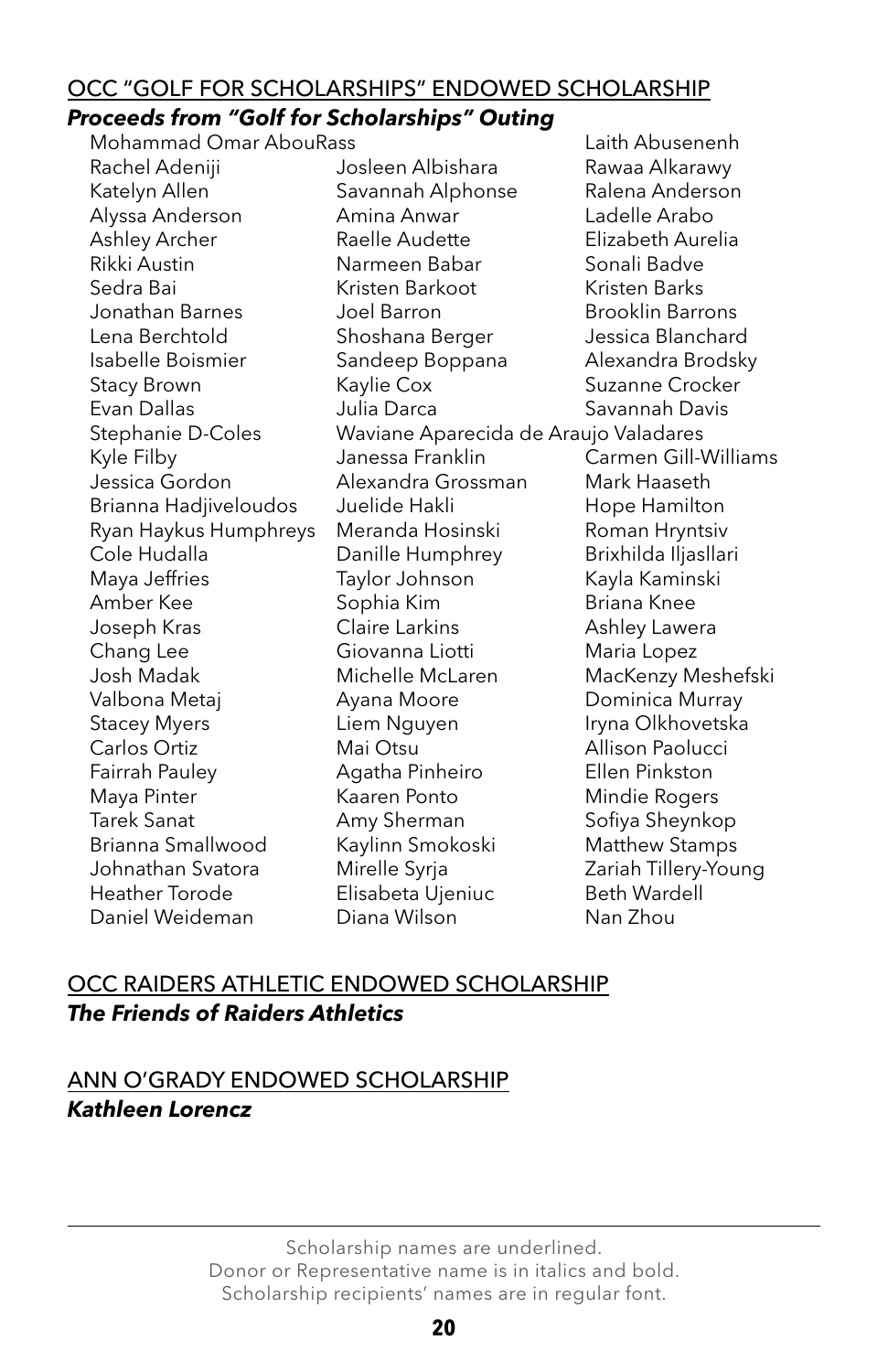#### *"Your kindness is an encouraging reminder that I can achieve what I set my mind to with hard work and dedication." - Heather Torode*

### O'RILLEY ENDOWED SCHOLARSHIP *James P. O'Rilley*

#### SGT. PATRICK J. O'ROURKE MEMORIAL SCHOLARSHIP *Joel Allen*

Bradley Lavin

#### DONALD J. PAGENETTE MEMORIAL SCHOLARSHIP

#### *Karen Pagenette*

Astaqul Choudhury Michael Stitt

#### PARENT FAMILY ENDOWED SCHOLARSHIP

#### *Marvin & Ann Parent, and Jeffery & Renee Parent*

Rhys Ellis **Horacio Vaquera** 

#### LEE S. PEEL FORENSICS ENDOWED SCHOLARSHIP

#### *Don Nichols & Carole Bennett*

Kaylee Raszkowski

#### PHOTOGRAPHY SCHOLARSHIP

#### *Basil A. Sherlund Trust; Laura Coleman, Trustee*

Yuliia Zaluzhna

Amanda Bennett Nichole Bruster Winston Hart

Tina Lazaros Maya Scott Preston Welborne El

# PHYSICAL EXCELLENCE SCHOLARSHIP *David Ceci*

Brian Johnson

#### PLANTE MORAN ACCOUNTING SCHOLARSHIP *Plante & Moran, PLLC*

Brooke Vannetten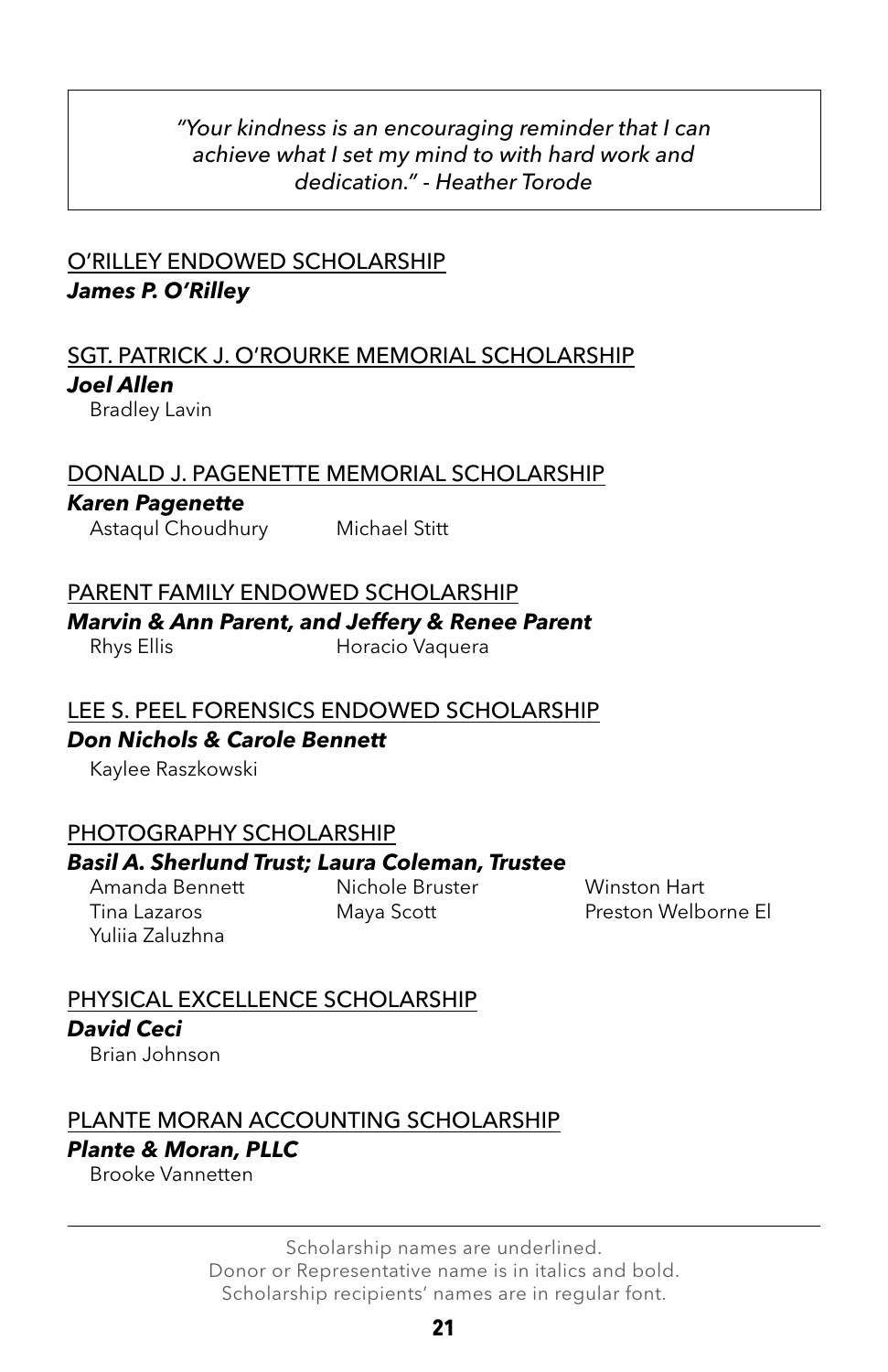# FRASER E. & MARGARET T. POMEROY ENDOWED SCHOLARSHIP *Mary Lu King*

#### PROVENZANO ENDOWED SCHOLARSHIP FOR EXCELLENCE

*The Friends & Family of Chancellor Peter M. Provenzano, Jr.*

*Newly Established Endowment*

# PROVIDENCE HOSPITAL ENDOWED SCHOLARSHIP *Providence Hospital*

Suzanne Crocker

#### ARTHUR PYRROS SCHOLARSHIP & NICHOLAS A. PYRROS SCHOLARSHIP

#### *Don Schiemann*

Sandrella Jarkas Fairrah Pauley Kara Tracy

Savannah Alphonse Cassidy Benedict Mama Tamba Jammeh

# CATHY & ROBERT RAFFLE ANNUAL SCHOLARSHIP *Cathy & Robert Raffle*

Jonathan Barnes

#### *"I have been on a quest and journey to pay for college completely on my own, and thanks to you this semester is covered!" - Olivia Taburet*

#### RAIDERS STORE TEXTBOOK SCHOLARSHIP

#### *Campus Raiders Stores*

Alexandria Bruce Iisha Bryant Daija Johnson Shelia Jones George Lo<br>
George Lo<br>
Ashley Lynch Kameron Omron Bianca Richardson Muhammad Saad

Leonardo Abonizio Amal Ahmed Najat Alkarawy

# DAVID RANDALL ENDOWED MATH SCHOLARSHIP *Marilyn Randall & Dana Randall*

Arooj Babar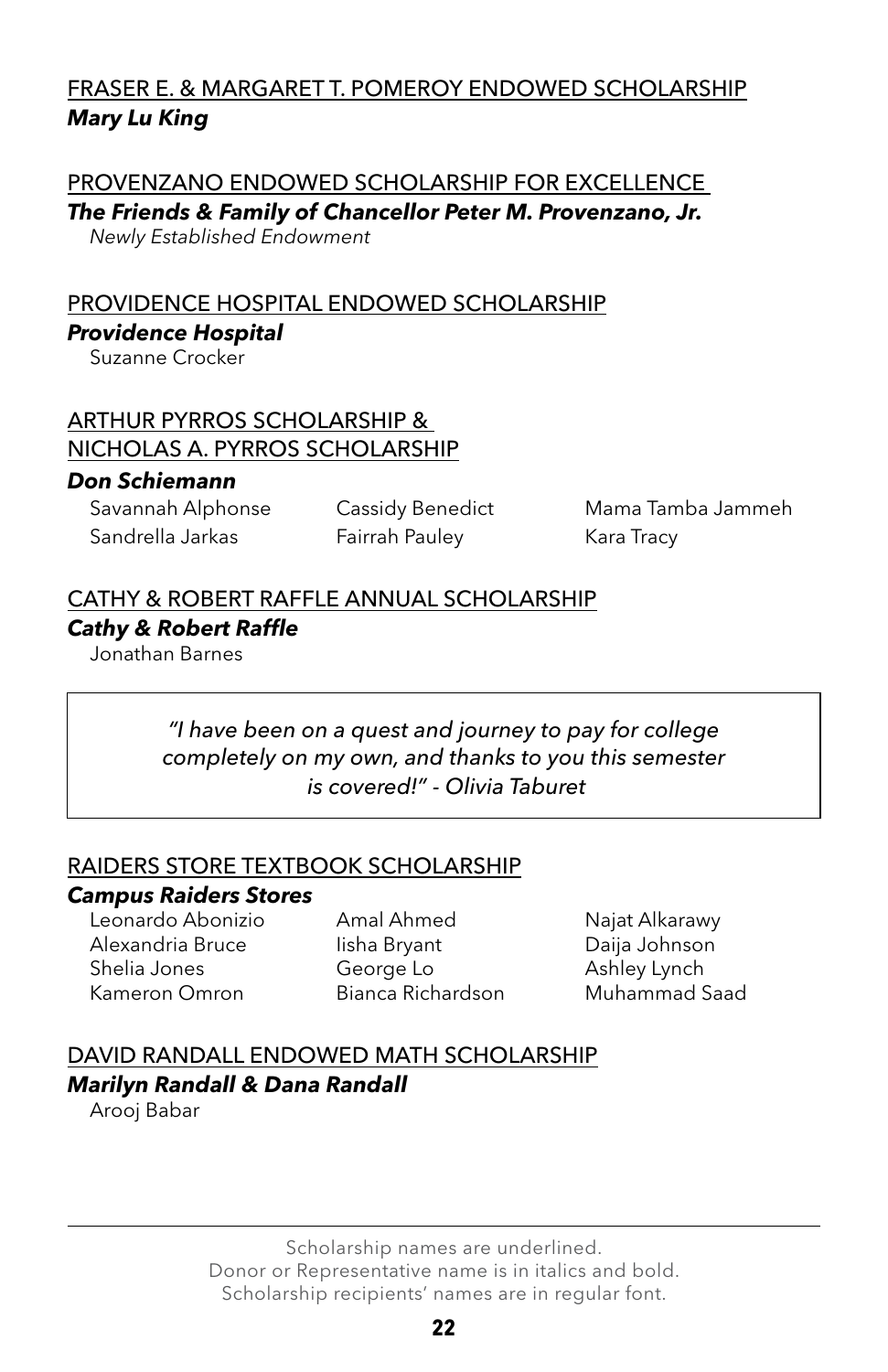# DR. ROSALIND REAVES – AFRICA LEGACY ENDOWED SCHOLARSHIP *Rosalind Reaves*

# DR. ROSALIND REAVES – DETROIT LEGACY ENDOWED SCHOLARSHIP *Rosalind Reaves*

DR. ROSALIND REAVES – SOUTHFIELD/OAK PARK ACADEMIC RECOGNITION (SOAR) ENDOWED SCHOLARSHIP

#### *Rosalind Reaves*

*Newly Established Endowment*

#### ROBERT ROELOFS MEMORIAL ENDOWED SCHOLARSHIP *Thomas Roelofs*

Joel McDonald

# BLINN B. & BARBARA ANN RUSH ENDOWED SCHOLARSHIP *Catherine Rush*

DR. LEROY & CAROLE SALOWICH ENDOWED SCHOLARSHIP FOR VETERANS & ACTIVE MILITARY AND DR. LEROY & CAROLE SALOWICH ENDOWED SCHOLARSHIP FOR FIRST RESPONDERS

*LeRoy & Carole Salowich* Sean Bradley Jordan Smith

#### SCHULTZ-TENNISON FAMILY ENDOWED SCHOLARSHIP

#### *Robyn Tennison*

*New Endowment*

# PAUL & MARLENE SERWINEK FOUNDATION ENDOWED SCHOLARSHIP

### *Paul & Marlene Serwinek*

Chelsea Balducci

# SHADKO FAMILY ENDOWED FUND

# *Jacqueline Shadko & Family*

Alexa Mertz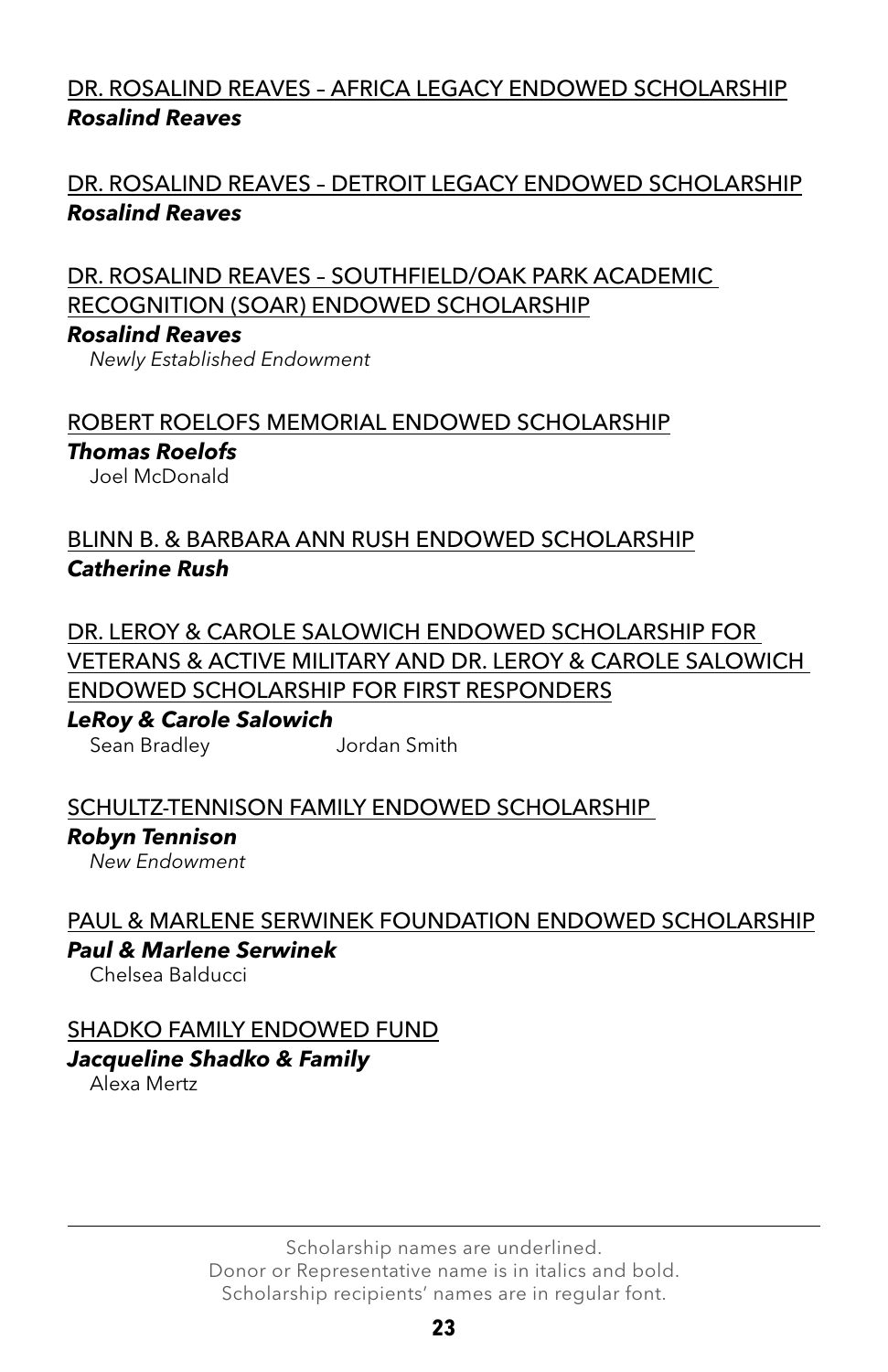## DORENE HOPE SHANK MEMORIAL ENDOWED SCHOLARSHIP *The Friends & Family of Dorene H. Shank*

Yolanda Dent

# SIGN LANGUAGE INTERPRETER PROGRAM LORRI GEETER MEMORIAL FUND

*The Friends & Family of Lorri Geeter*

Carmen Gill-Williams

## JANICE SIMMONS MEMORIAL ENDOWED NURSING SCHOLARSHIP *Paul Simmons & the Friends of Janice Simmons*

#### SME CHAPTER 69 SCHOLARSHIP

*SME Chapter 69*

Diedra Morris

# CAMILLE SNEED NURSING MEMORIAL ENDOWED SCHOLARSHIP

#### *Sallie Sneed & Jeanne Sneed*

Amber Kee

# DR. DENNIS R. SOBOL FAMILY ENDOWED SCHOLARSHIP IN INSTRUMENTAL MUSIC PERFORMANCE *Dennis Sobol*

# SOCIAL JUSTICE SCHOLARS ANNUAL SCHOLARSHIP *Anonymous*

Angel Anguiano Ana'stachia Clark

#### SOLDAN FAMILY ENDOWED BOOK FUND *Karen Kroppa & Michael Soldan*

DR. MARY S. SPANGLER ENDOWED SCHOLARSHIP *Dr. Mary S. Spangler*

# JAMES STAWARA MEMORIAL ENDOWED SCHOLARSHIP *Brian & Mitzi Walsh*

Haizhen Zhan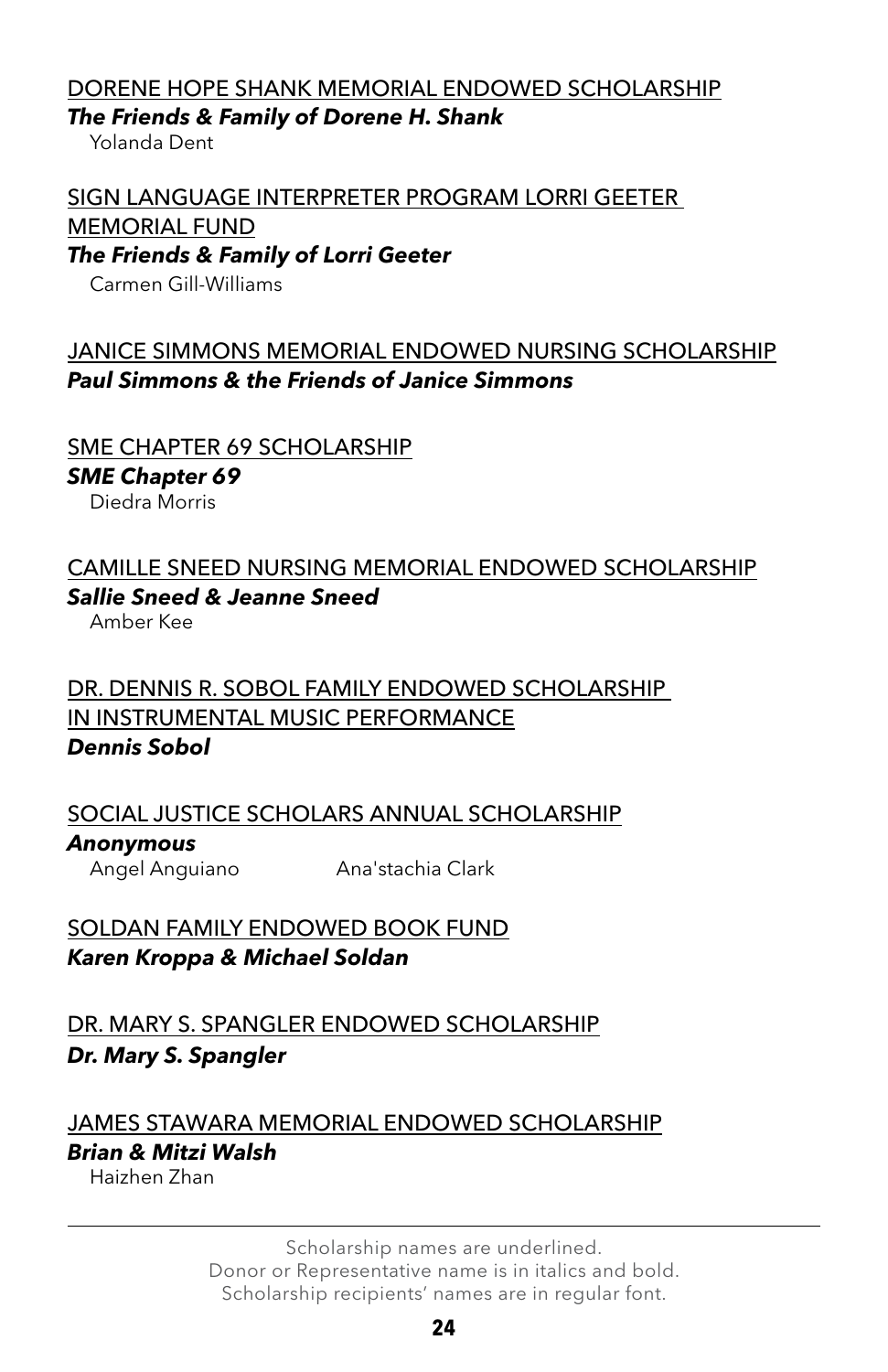#### THE STON FAMILY ENDOWED FUND

#### *Randy & Mary Ston*

*New Endowment*

#### *"This scholarship will make my dream come true, by allowing me to attend full time and enter my career sooner." - Bridgette Hickey*

# MILDRED C. STORCH ENDOWED SCHOLARSHIP

#### *Mildred C. Storch Foundation*

Shelia Barrett

#### WILLIAM & JUDITH STUART ENDOWED SCHOLARSHIP *The Friends & Family of William & Judith Stuart*

Amanuel Berhanu

#### STUDY ABROAD SCHOLARSHIP

#### *The Global Education Committee*

Russ Davis **Agatha Pinheiro** 

Sandeep Boppana Tiffani Calhoun Marissa Dagostino

# THOMAS P. SULLIVAN, D.D.S.MEMORIAL ENDOWED SCHOLARSHIP *The Friends & Family of Thomas Sullivan*

Allie Dudash

#### SURESH FAMILY ENDOWED SCHOLARSHIP *B.A. Suresh*

# TAMAR Y. SUSSKIND ENDOWED SCIENCE SCHOLARSHIP

#### *Tamar Y. (Uni) Susskind*

Haosen Sun Adam Raheem

#### SUYOGA 'GOOD OPPORTUNITY' SCHOLARSHIP

#### *Suba Subbarao*

Alexandra Cummings-Fishell **Agatha Pinheiro** Agatha Pinheiro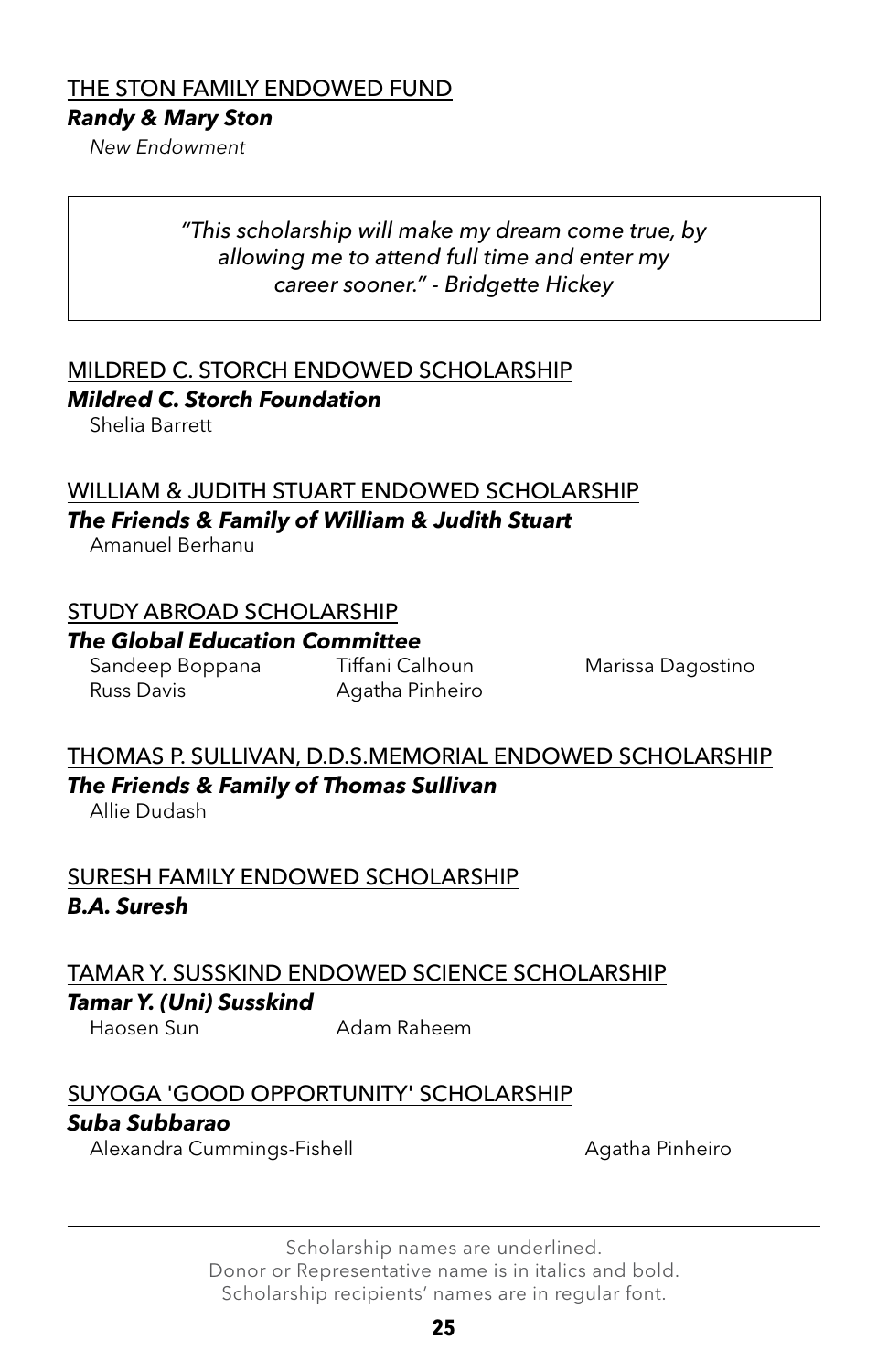#### THE TATUM SCHOLARSHIP

#### *John & Constance Tatum*

Desiree Smith Brandon Wilson

#### GAIL TAYLOR MEMORIAL SCHOLARSHIP

# *Richard Taylor*

Sared Gonzalez Martayl Kempstringer Amelia Koveleski Samantha Landenberger Sunwoo Lee Michael Pierce-Svatora Hanna Swan Heather Thomas

# KEGHAM TAZIAN ENDOWED ART SCHOLARSHIP

### *Kegham Tazian*

Ahlam Ali

#### ROLLAND C. THAYER III MEMORIAL ENDOWED FIREFIGHTERS SCHOLARSHIP *The Friends & Family of Rolland Thayer*

#### RICHARD & NANCY THOMPSON ENDOWED SCHOLARSHIP

#### *Richard & Nancy Thompson*

Amanda Bennett Juelide Hakli Dalton Hopps

*This gift has aided to revive strength and focus at a very difficult time." - Mirelle Syrja*

# RICHARD & PATRICIA TILLMAN ENDOWED SCHOLARSHIP *Richard & Patricia Tillman*

Garrett Buiting

# DENNIS TOFFOLO EMERGING SECTORS ENDOWED SCHOLARSHIP

*The Friends & Family of Dennis Toffolo*

Elizabeth Gonzalez Kyle Hardiman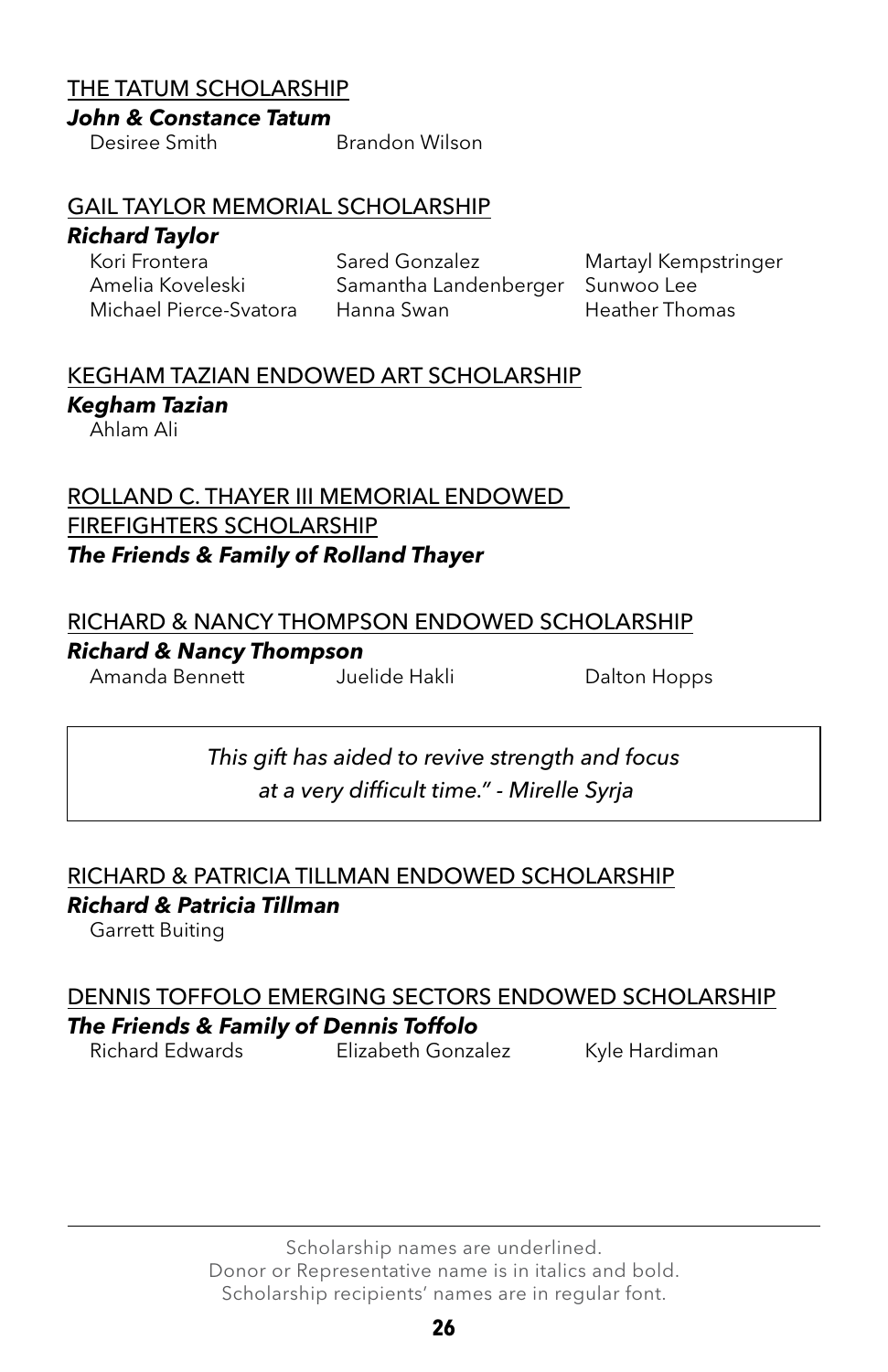#### TOWNSEND FAMILY MATH SCHOLARSHIP

#### *Brenda Townsend*

Madalina Duduman Wilson Romulus

#### VAN HOY FAMILY ENDOWED SCHOLARSHIP

# *Katherine Van Hoy*

Heaven Horn

SCOTT D. VANCE MEMORIAL MATH ANNUAL & ENDOWED SCHOLARSHIP *Nancy Ellen Vance & the Friends & Family of Scott Vance*

FELIPE & MARIA R. VELASQUEZ ENDOWED SCHOLARSHIP

#### *Sylvia Velasquez*

*Newly Established Endowment*

#### DIANE & LYLE VICTOR HVAC.R SYSTEMS TECHNOLOGY ENDOWED SCHOLARSHIP

*Diane & Lyle Victor Zayne Groom*

# SPECIALIST ANDREW WAITS 101 AIRBORNE DIVISION ENDOWED SCHOLARSHIP

#### *Diane Waits*

#### BETHANY LATRIECE WALKER ENDOWED SCHOLARSHIP *Vernon & Yolanda Walker*

*New Endowment*

NATHAN WARSHAW MEMORIAL ENDOWED SCHOLARSHIP *The Friends & Family of Nathan Warshaw*

*Haizhen Zhan*

#### LILA E. WASSON ENDOWED MEMORIAL SCHOLARSHIP *Sandra Brown & Robert Wasson Jr.*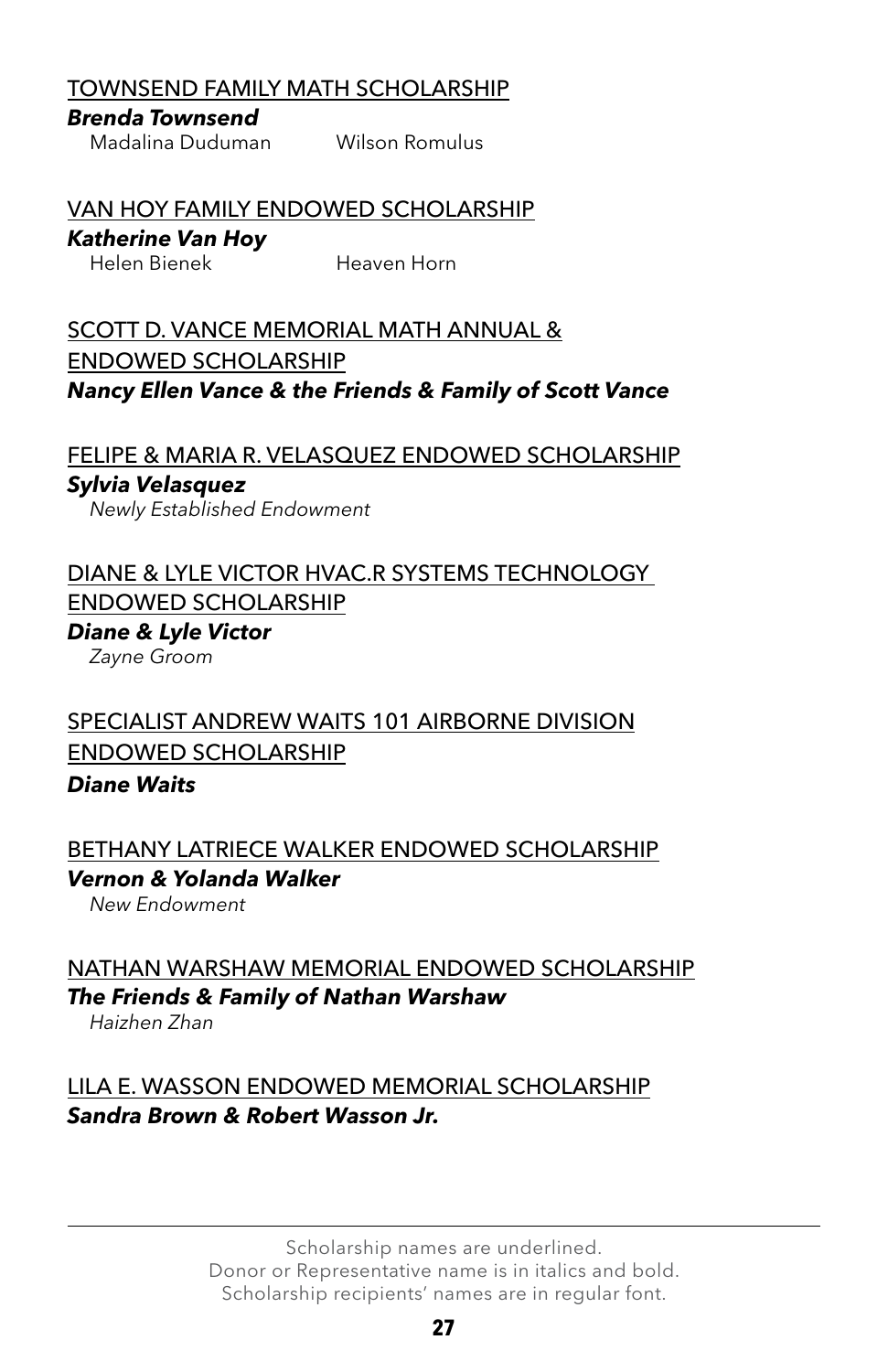#### *"This scholarship has given me the encouragement I needed to continue the path of becoming the best nurse I can be." - Jessica Thomas*

# WATERFORD EAGLES #2887 SCHOLARSHIP *Fraternal Order of Eagles #2887 Auxillary*

Jessica DelGreco

#### DEAN O. WEBSTER MENTAL HEALTH MEMORIAL SCHOLARSHIP *Barbara A. Webster*

Alyssa Crossley

#### SHARYN WEISBAUM MEMORIAL ENDOWED SCHOLARSHIP

#### *Charles Weisbaum*

Lianshu Piao

# BARBARA WHITING, R.N. MEMORIAL ENDOWED SCHOLARSHIP *Janet Whiting*

Syed Dilwar

#### DR. KATHERINE WILDERN BRADLEY NURSING ENDOWED SCHOLARSHIP

#### *Bill & Nicole Wildern*

*New Endowment*

#### WOMENCENTER ANNUAL SCHOLARSHIP

#### *The Friends of the OCC Womencenter*

Katelyn Dabelstein Elexa Ferguson Mika Spears

# WOMENCENTER ENDOWED SCHOLARSHIP

#### *The Friends of the OCC Womencenter*

Tiger Hutchons Jeong Namgung Theresa Suran

# SHANE ALAN WRIGHT MEMORIAL ENDOWED SCHOLARSHIP *Curtis & Donna Wright*

Jagoda Borkosky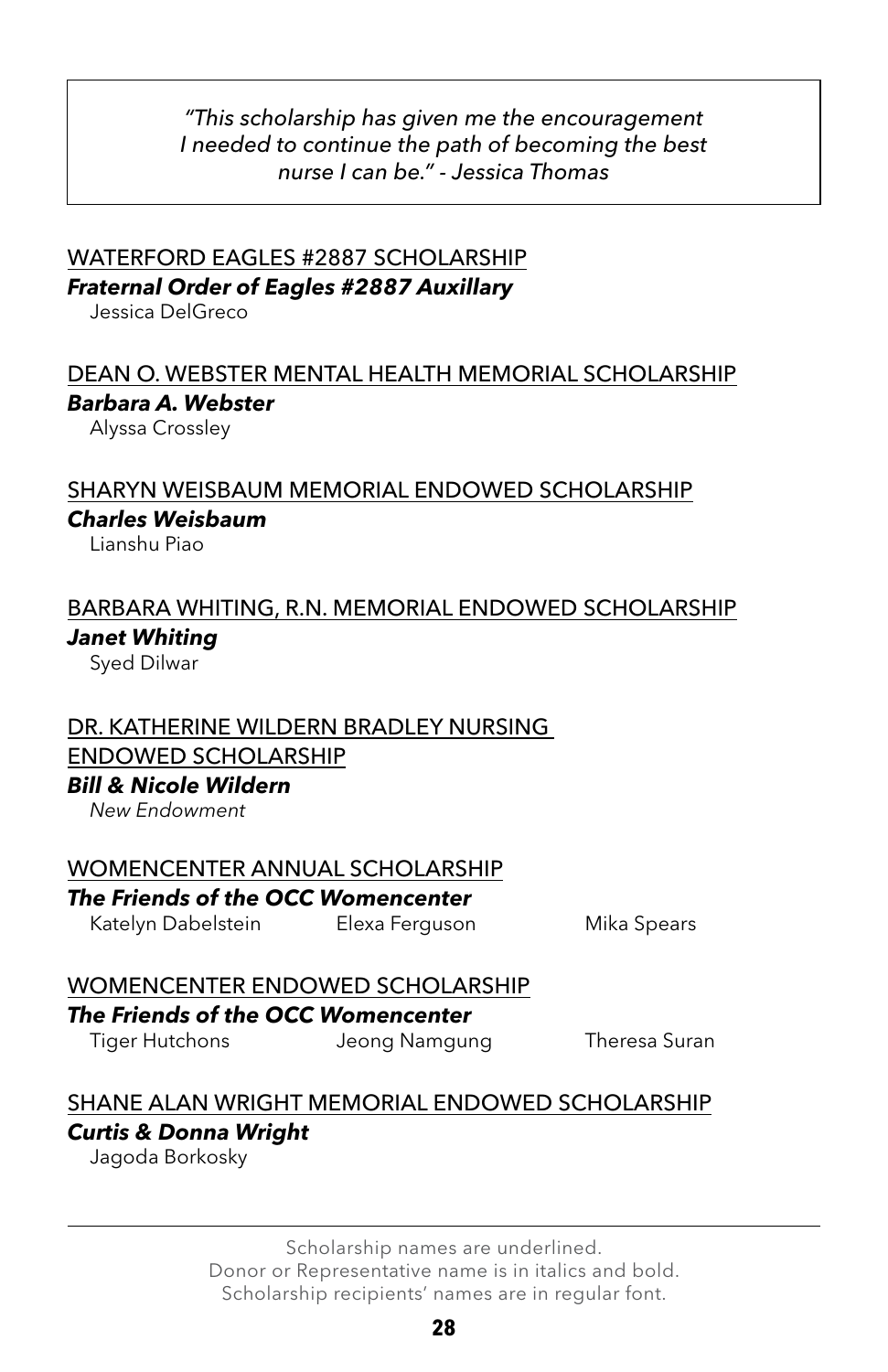# YAREMA-PRZYMUSINSKI FAMILY HEALTH PROFESSIONS

# ANNUAL SCHOLARSHIP

# *Dean & Lori Przymusinski*

Yocheved Bronfin Kelly Finney

YAREMA-PRZYMUSINSKI FAMILY HEALTH PROFESSIONS ENDOWED SCHOLARSHIP *Dean & Lori Przymusinski*

# ZAPINSKI FAMILY ENDOWED SCHOLARSHIP *Roger Zapinski*

*Newly Established Endowment*

# ROBERT B. & JEAN A. ZEMKE EMERITUS ENDOWED SCHOLARSHIP *Robert & Jean Zemke*

*"This scholarship allows me to work fewer hours, and focus on my studies and additional educational opportunities." - Amanuel Berhanu*

*While we try to be as accurate and thorough as possible when compiling this list, we apologize for any names that may have been overlooked during the proofing process. If you happen to notice any discrepancy, please don't hesitate to contact the Foundation at 248.341.2137.*

> *New Endowments are funds that are building towards the endowment threshold.*

*Newly Established Endowments are funds that have reached the endowment threshold, and are accumulating interest for the first award.*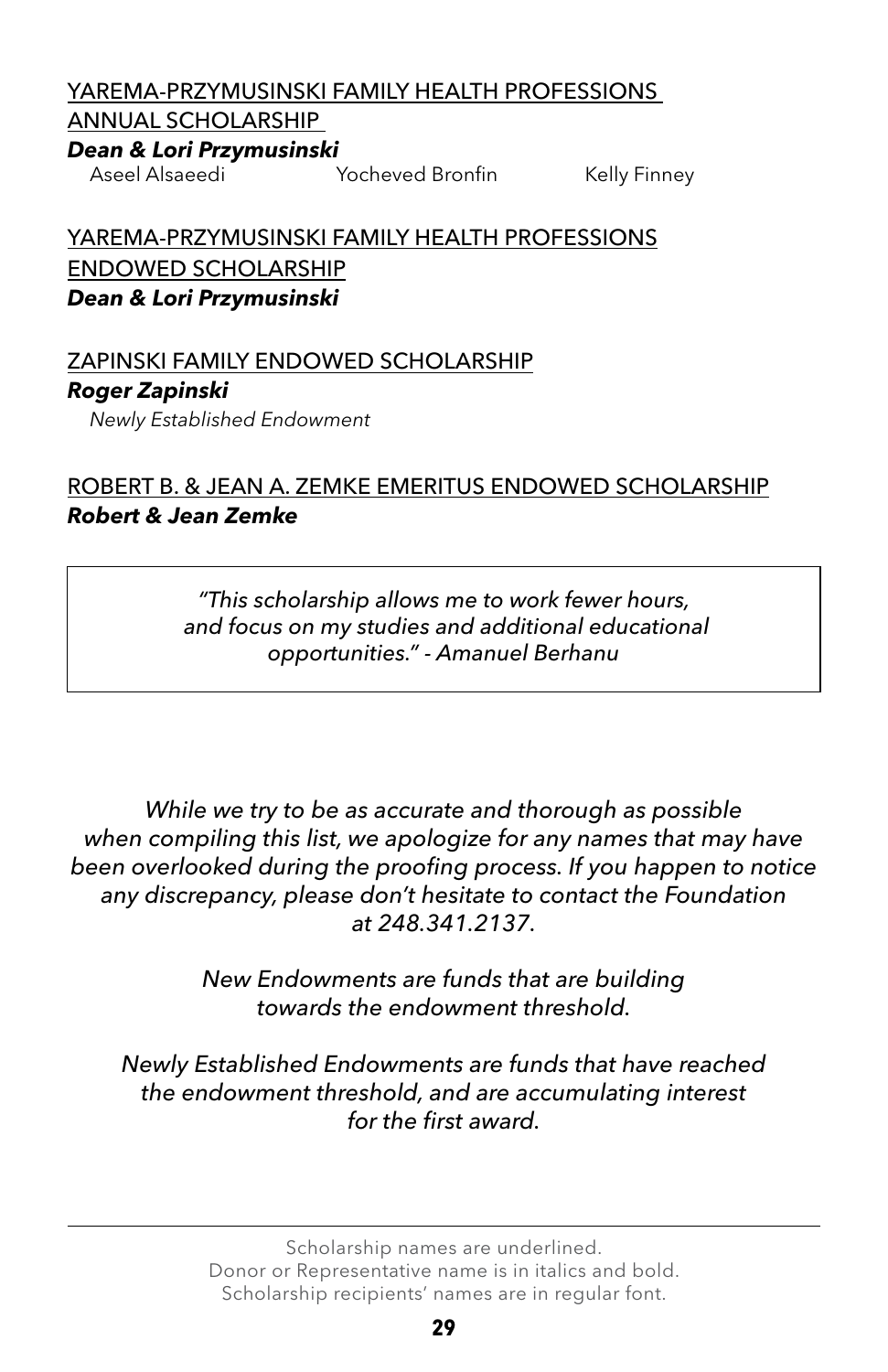# **DORIS & GEORGE MOSHER LEGACY SOCIETY**

Members of the Legacy Society demonstrate foresight and generosity by including OCC in their estate plan.

*Anonymous (3) Richard A. Berkfield Jr & Karen Swift Berkfield Linda Grace Buchanan Estate of Cheryl Feinberg Dennis Fiems Mr. Nicholas Thines & Mrs. Barbara J. Frey Edward A. Gallagher Mr. & Mrs. Jeremy D. Hampshire Margaret Hinkle (deceased) & Joan Hinkle Gregory (deceased) & Cheryl Kozell Kathleen Lorencz Vicki McNiff Sharon E. Miller Estelle Mary Nealer (deceased) Tim Richard LeRoy & Carole Salowich Lynne Schank Basil Sherlund (deceased) Michael Soldan Dennis Souter Peter Strumbos (deceased) Sandra E. Thornton Phyllis Langley Valle Nancy Ellen Vance Scott & Danielle Yackley Chuck Yeramian*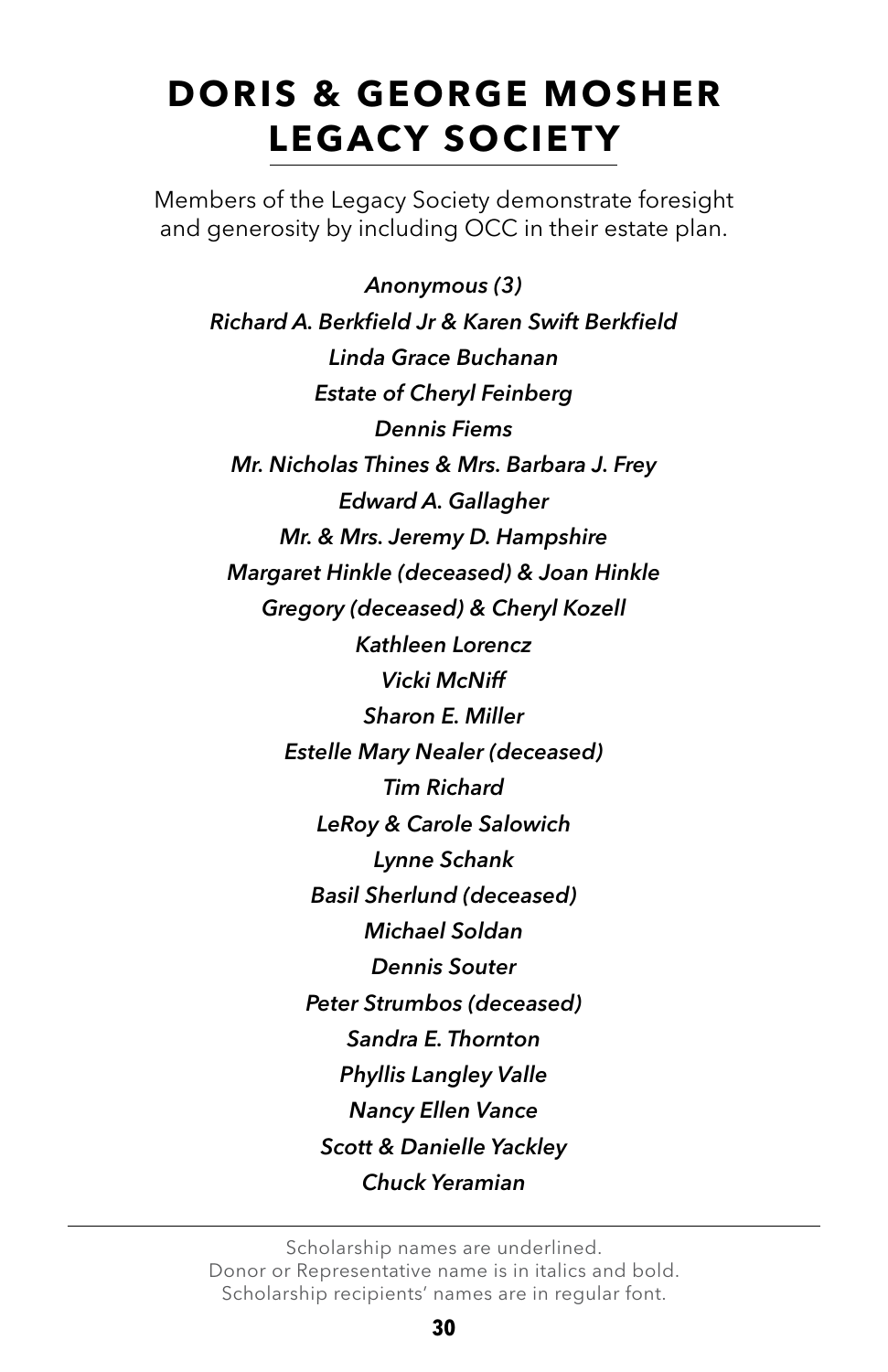# **OCC FOUNDATION BOARD OF DIRECTORS**

Richard Berkfield, Chair

Vincent DeLeonardis, Vice Chair

Don Schiemann, Secretary

Jim O'Rilley, Treasurer

Caroline Chambers

Gail Haines

Ken Johnson

Antoine Joubert

Peter Karadjoff

Thomas Kimble

Patrick McQueen

Randolph Ston

William Wildern

#### Ex-officio:

Peter Provenzano Jr., Chancellor

Daniel Jenuwine, Executive Director

**Doris Mosher** (in memoriam) *In memory of her life & accomplishments, the OCC Foundation Board of Directors reserves a seat in her name.*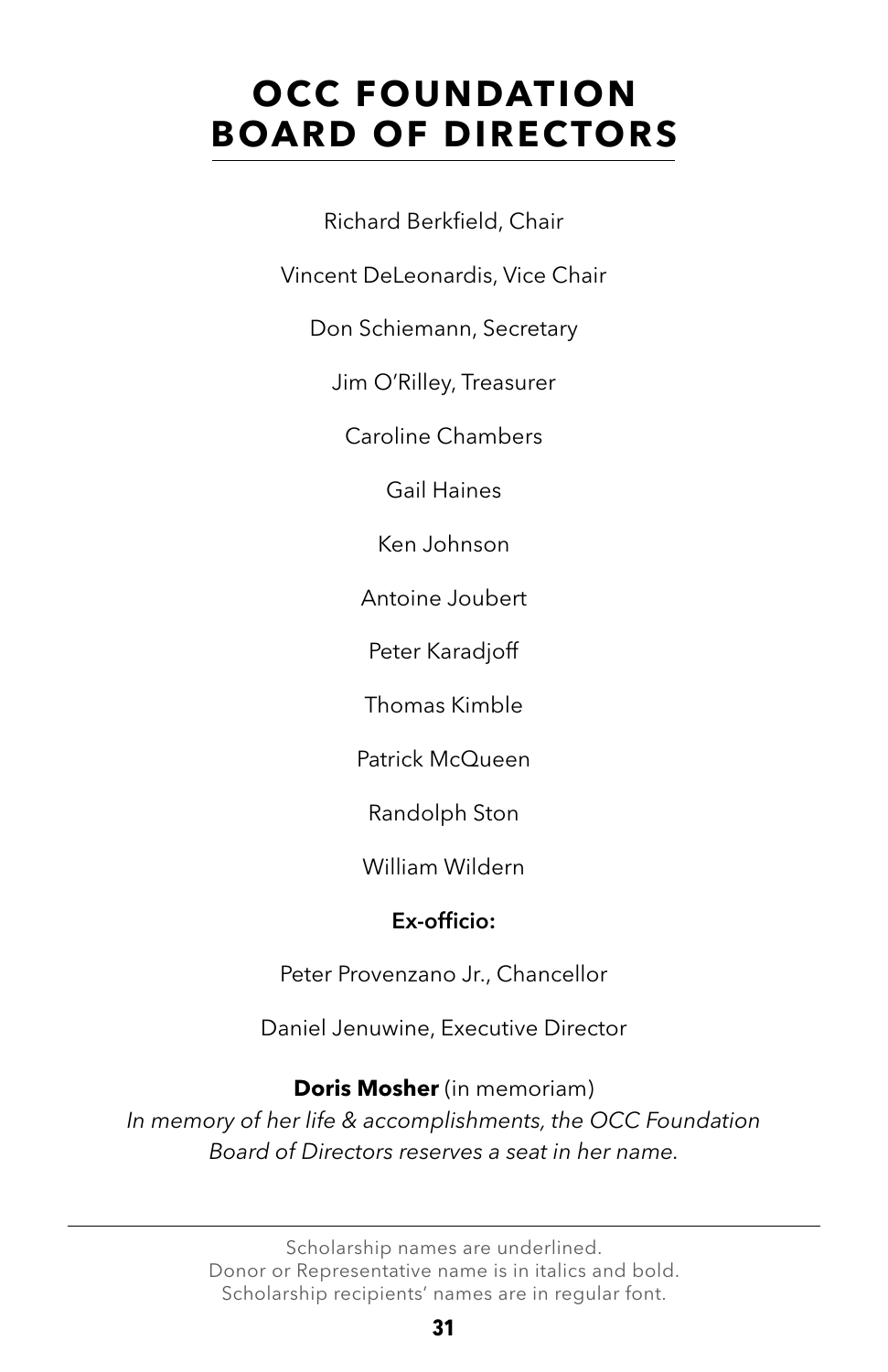# **OAKLAND COMMUNITY COLLEGE BOARD OF TRUSTEES**

Pamela S. Jackson, Chair

Kathleen A. Bertolini, Vice Chair

Susan Gibson, Secretary

Susan E. Anderson, Treasurer

Pamala M. Davis

Shirley J. Bryant

Christine M. O'Sullivan

# **SPECIAL THANKS TO:**

#### **Patrick Buck, Nancy Huey, and Sandra Strong**

(OCC Student Financial Resources and Scholarships department) For their support in the awarding of Foundation scholarships.

#### **Alicia Paramo-Dionne**

For being a co-host of the event, and her continued dedication to students and scholarships

#### **Ken Faulk**

For his time and expertise on the production of our virtual event.

# **OCC Culinary Arts Institute Staff & Students**

For creating the chocolates made specially for our donors.